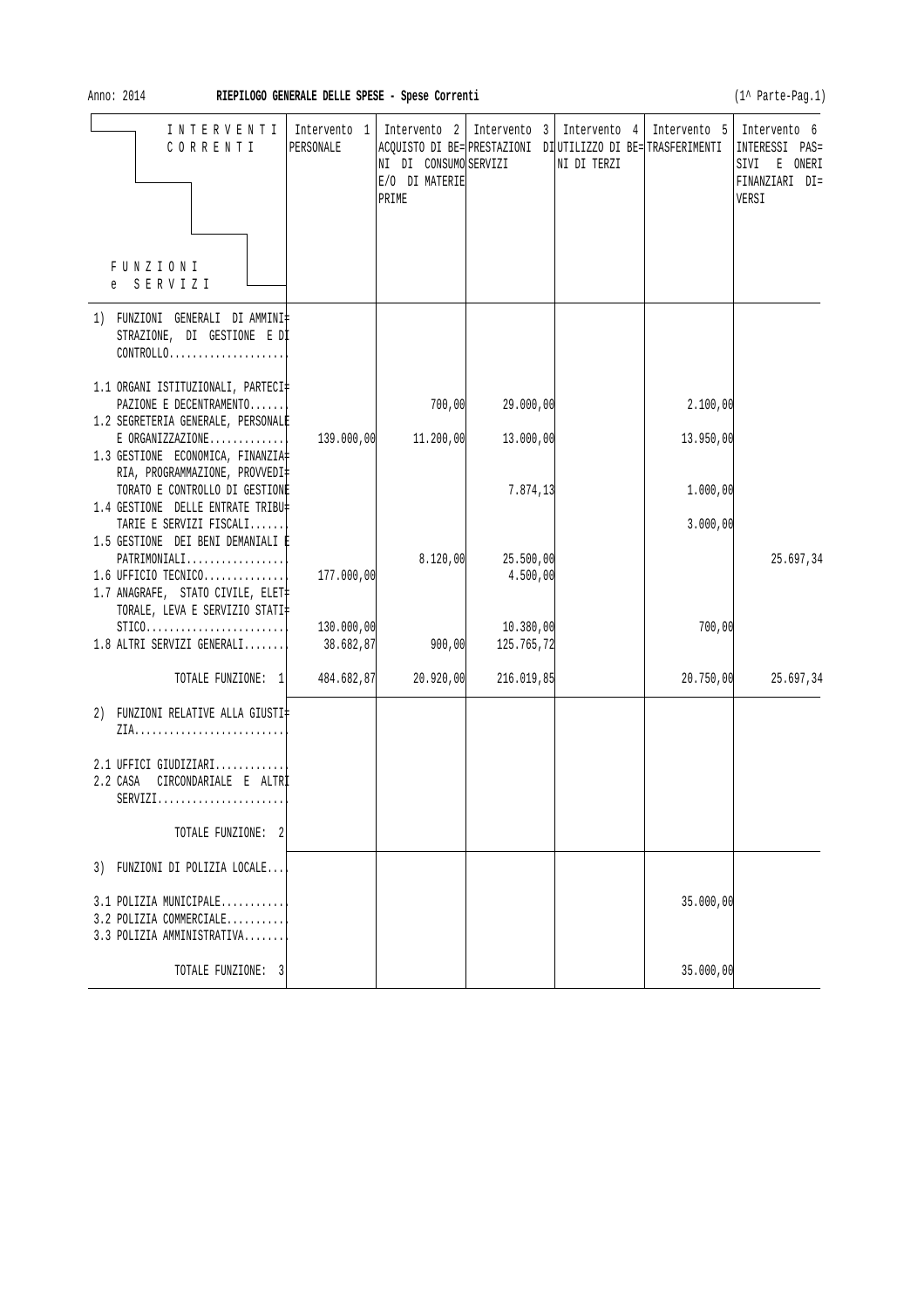| Ann<br>٦ |  |
|----------|--|
|----------|--|

Anno: 2014 **RIEPILOGO GENERALE DELLE SPESE - Spese Correnti** (segue) (1^ Parte-Pag.2)

| INTERVENTI<br>CORRENTI                                                                                                                          | Intervento 1<br>PERSONALE | NI DI CONSUMO SERVIZI<br>E/O DI MATERIE<br>PRIME | Intervento 2   Intervento 3   Intervento 4  <br>ACQUISTO DI BE= PRESTAZIONI DI UTILIZZO DI BE= TRASFERIMENTI | NI DI TERZI | Intervento 5   Intervento 6         | INTERESSI PAS=<br>SIVI<br>E ONERI<br>FINANZIARI DI=<br>VERSI |
|-------------------------------------------------------------------------------------------------------------------------------------------------|---------------------------|--------------------------------------------------|--------------------------------------------------------------------------------------------------------------|-------------|-------------------------------------|--------------------------------------------------------------|
| FUNZIONI<br>e SERVIZI                                                                                                                           |                           |                                                  |                                                                                                              |             |                                     |                                                              |
| 4) FUNZIONI DI ISTRUZIONE PUBBLI‡<br>$CA.$                                                                                                      |                           |                                                  |                                                                                                              |             |                                     |                                                              |
| 4.1 SCUOLA MATERNA<br>4.2 ISTRUZIONE ELEMENTARE<br>4.3 ISTRUZIONE MEDIA<br>4.4 ISTRUZIONE SECONDARIA SUPERIO‡<br>4.5 ASSISTENZA SCOLASTICA, TRA |                           | 1.100,00                                         | 18.727,00                                                                                                    |             | 43.000,00<br>11.250,00<br>45.000,00 | 526,62                                                       |
| SPORTO, REFEZIONE E ALTRI SER‡<br>VIZI                                                                                                          |                           |                                                  | 47.000,00                                                                                                    |             | 12.650,00                           |                                                              |
| TOTALE FUNZIONE: 4                                                                                                                              |                           | 1.100,00                                         | 65.727,00                                                                                                    |             | 111.900,00                          | 526,62                                                       |
| 5) FUNZIONI RELATIVE ALLA CULTURA<br>ED AI BENI CULTURALI                                                                                       |                           |                                                  |                                                                                                              |             |                                     |                                                              |
| 5.1 BIBLIOTECHE, MUSEI E PINACOTE‡<br>$CHE$<br>5.2 TEATRI, ATTIVITA` CULTURALI E<br>SERVIZI DIVERSI NEL SETTORE                                 |                           | 7.700,00                                         | 11.090,00                                                                                                    |             | 1.600,00                            |                                                              |
| CULTURALE                                                                                                                                       |                           | 7.500,00                                         | 10.600,00                                                                                                    |             | 15.226,00                           |                                                              |
| TOTALE FUNZIONE: 5                                                                                                                              |                           | 15.200,00                                        | 21.690,00                                                                                                    |             | 16.826,00                           |                                                              |
| 6) FUNZIONI NEL SETTORE SPORTIVO<br>$E$ RICREATIVO                                                                                              |                           |                                                  |                                                                                                              |             |                                     |                                                              |
| 6.1 PISCINE COMUNALI<br>6.2 STADIO COMUNALE, PALAZZO DELLO<br>SPORT ED ALTRI IMPIANTI<br>6.3 MANIFESTAZIONI<br>DIVERSE<br>NEL                   |                           |                                                  | 3.000,00                                                                                                     |             |                                     |                                                              |
| SETTORE SPORTIVO E RICREATIVO                                                                                                                   |                           |                                                  |                                                                                                              |             | 6.600,00                            |                                                              |
| TOTALE FUNZIONE: 6                                                                                                                              |                           |                                                  | 3.000,00                                                                                                     |             | 6.600,00                            |                                                              |
| 7) FUNZIONI NEL CAMPO TURISTICO.                                                                                                                |                           |                                                  |                                                                                                              |             |                                     |                                                              |
| 7.1 SERVIZI TURISTICI<br>7.2 MANIFESTAZIONI TURISTICHE                                                                                          |                           |                                                  |                                                                                                              |             |                                     | 754,79                                                       |
| TOTALE FUNZIONE:<br>- 7                                                                                                                         |                           |                                                  |                                                                                                              |             |                                     | 754,79                                                       |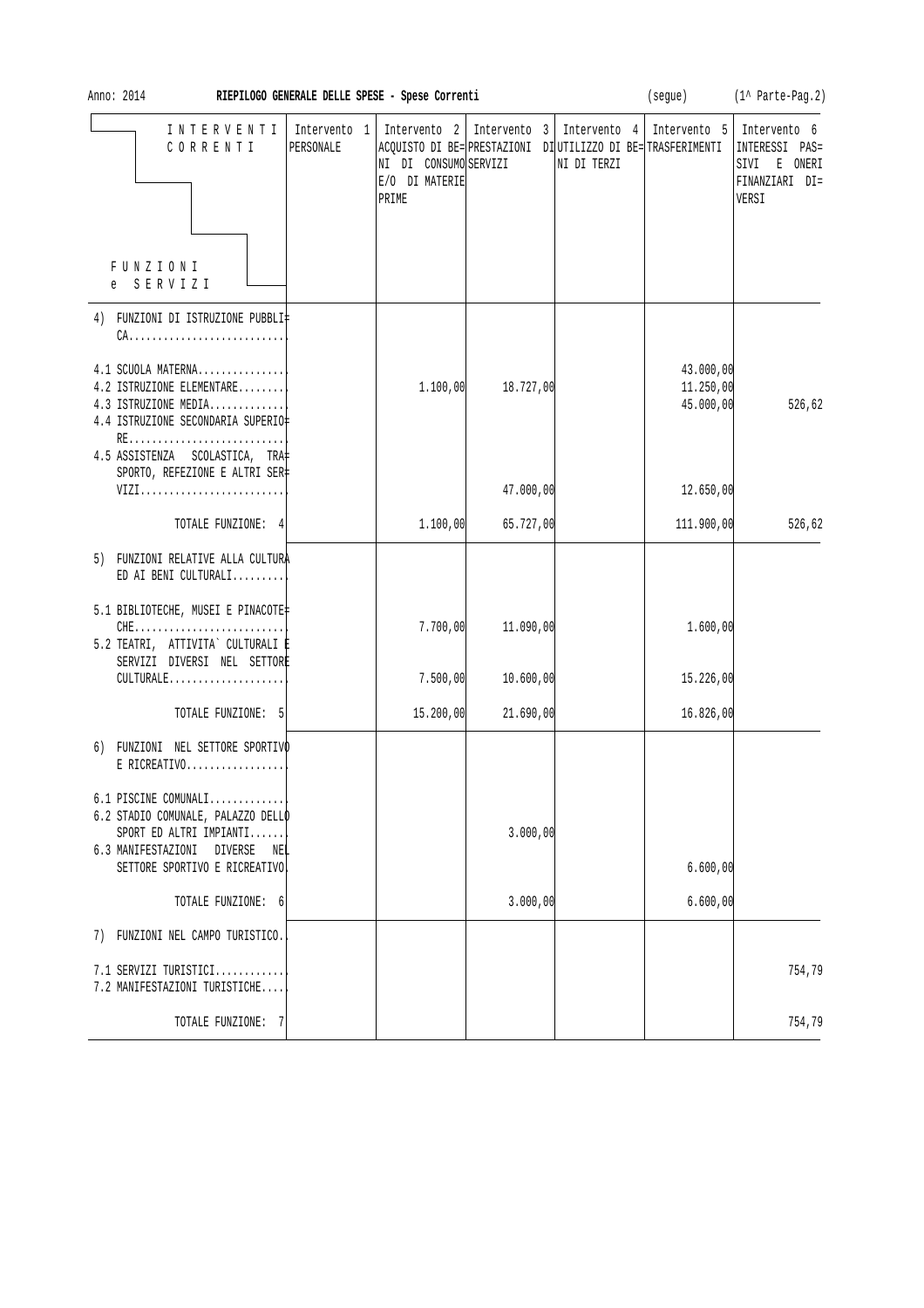| 201<br>Anno |  |
|-------------|--|
|-------------|--|

| INTERVENTI<br>CORRENTI                                                                                                                                                                                                             | Intervento 1<br>PERSONALE | NI DI CONSUMO SERVIZI<br>E/O DI MATERIE<br>PRIME |                      | Intervento 2   Intervento 3   Intervento 4  <br>ACQUISTO DI BE= PRESTAZIONI DI UTILIZZO DI BE= TRASFERIMENTI<br>NI DI TERZI | Intervento 5                      | Intervento 6<br>INTERESSI<br>$PAS =$<br>SIVI E ONERI<br>FINANZIARI DI=<br>VERSI |
|------------------------------------------------------------------------------------------------------------------------------------------------------------------------------------------------------------------------------------|---------------------------|--------------------------------------------------|----------------------|-----------------------------------------------------------------------------------------------------------------------------|-----------------------------------|---------------------------------------------------------------------------------|
| FUNZIONI<br>e SERVIZI                                                                                                                                                                                                              |                           |                                                  |                      |                                                                                                                             |                                   |                                                                                 |
| 8) FUNZIONI NEL CAMPO DELLA VIA‡<br>BILITA' E DEI TRASPORTI                                                                                                                                                                        |                           |                                                  |                      |                                                                                                                             |                                   |                                                                                 |
| 8.1 VIABILITA`, CIRCOLAZIONE STRA‡<br>DALE E SERVIZI CONNESSI                                                                                                                                                                      |                           | 5.500,00                                         | 19.086,05            |                                                                                                                             |                                   | 24.969,57                                                                       |
| 8.2 ILLUMINAZIONE PUBBLICA E SER‡<br>VIZI CONNESSI<br>8.3 TRASPORTI PUBBLICI LOCALI E<br>SERVIZI CONNESSI                                                                                                                          |                           |                                                  | 87.000,00            |                                                                                                                             |                                   |                                                                                 |
| TOTALE FUNZIONE: 8                                                                                                                                                                                                                 |                           | 5.500,00                                         | 106.086,05           |                                                                                                                             |                                   | 24.969,57                                                                       |
| 9) FUNZIONI RIGUARDANTI LA GE‡<br>STIONE DEL TERRITORIO E DEL#<br>$L'AMBIENTER$                                                                                                                                                    |                           |                                                  |                      |                                                                                                                             |                                   |                                                                                 |
| 9.1 URBANISTICA E GESTIONE DEL<br>TERRITORIO<br>9.2 EDILIZIA RESIDENZIALE PUBBLICA                                                                                                                                                 |                           |                                                  |                      |                                                                                                                             | 3.500,00                          |                                                                                 |
| LOCALE E PIANI DI EDILIZIA E‡<br>CONOMICO-POPOLARE<br>9.3 SERVIZI DI PROTEZIONE CIVILE.<br>9.4 SERVIZIO IDRICO INTEGRATO<br>9.5 SERVIZIO SMALTIMENTO RIFIUTI.<br>9.6 PARCHI E SERVIZI PER LA TUTELA<br>AMBIENTALE DEL VERDE, ALTRI |                           | 1.000,00<br>500,00                               | 300,00<br>208.857,00 |                                                                                                                             | 4.300,00<br>2.000,00<br>13.500,00 |                                                                                 |
| SERVIZI RELATIVI AL TERRITORIO<br>ED ALL'AMBIENTE                                                                                                                                                                                  |                           |                                                  | 22.000,00            |                                                                                                                             | 2.000,00                          |                                                                                 |
| TOTALE FUNZIONE: 9                                                                                                                                                                                                                 |                           | 1.500,00                                         | 231.157,00           |                                                                                                                             | 25.300,00                         |                                                                                 |
| 10) FUNZIONI NEL SETTORE SOCIALE.                                                                                                                                                                                                  |                           |                                                  |                      |                                                                                                                             |                                   |                                                                                 |
| 10.1 ASILI NIDO, SERVIZI PER L'IN‡<br>FANZIA E PER I MINORI<br>10.2 SERVIZI DI PREVENZIONE E RIA‡                                                                                                                                  |                           |                                                  |                      |                                                                                                                             |                                   |                                                                                 |
| BILITAZIONE<br>10.3 STRUTTURE RESIDENZIALI E Dİ                                                                                                                                                                                    |                           |                                                  |                      |                                                                                                                             |                                   |                                                                                 |
| RICOVERO PER ANZIANI<br>10.4 ASSISTENZA, BENEFICENZA PUB<br>BLICA E SERVIZI DIVERSI ALLA                                                                                                                                           |                           |                                                  | 365,40               |                                                                                                                             |                                   |                                                                                 |
| PERSONA<br>10.5 SERVIZIO NECROSCOPICO E CIMI‡                                                                                                                                                                                      |                           | 300,00                                           | 800,00               |                                                                                                                             | 176.671,44                        |                                                                                 |
| TERIALE                                                                                                                                                                                                                            |                           |                                                  | 7.000,00             |                                                                                                                             |                                   |                                                                                 |
| TOTALE FUNZIONE: 10                                                                                                                                                                                                                |                           | 300,00                                           | 8.165, 40            |                                                                                                                             | 176.671,44                        |                                                                                 |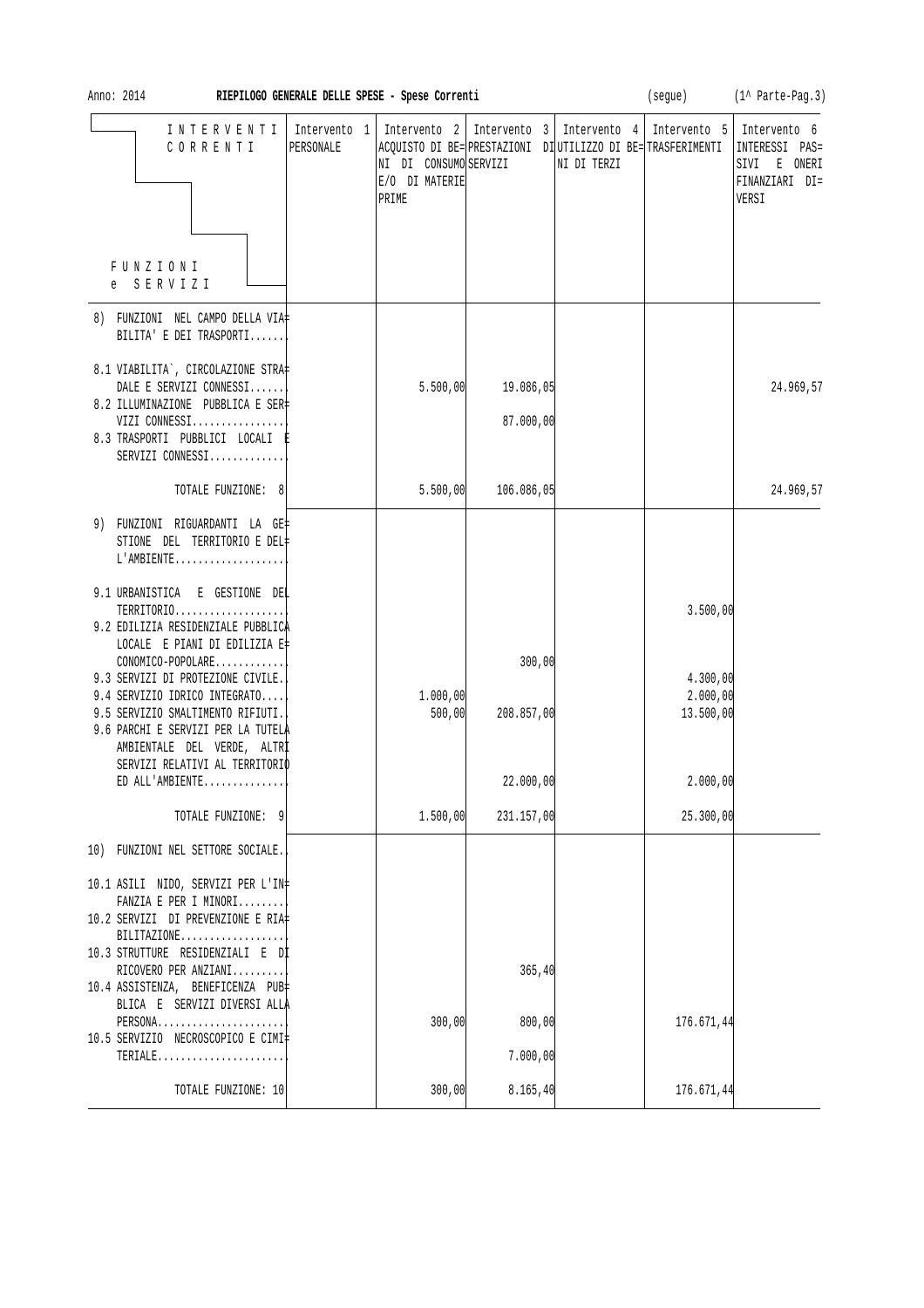| Anno: 2014                                                                                                                                                                                                                                                                                                                                     | RIEPILOGO GENERALE DELLE SPESE - Spese Correnti |                                                  |                             |                                                                                             | (segue)      | (1^ Parte-Pag.4)                                                          |
|------------------------------------------------------------------------------------------------------------------------------------------------------------------------------------------------------------------------------------------------------------------------------------------------------------------------------------------------|-------------------------------------------------|--------------------------------------------------|-----------------------------|---------------------------------------------------------------------------------------------|--------------|---------------------------------------------------------------------------|
| INTERVENTI<br>CORRENTI<br>FUNZIONI<br>SERVIZI<br>$e -$                                                                                                                                                                                                                                                                                         | Intervento 1<br>PERSONALE                       | NI DI CONSUMO SERVIZI<br>E/O DI MATERIE<br>PRIME | Intervento 2   Intervento 3 | Intervento 4<br>ACOUISTO DI BE= PRESTAZIONI DI UTILIZZO DI BE= TRASFERIMENTI<br>NI DI TERZI | Intervento 5 | Intervento 6<br>INTERESSI PAS=<br>SIVI E ONERI<br>FINANZIARI DI=<br>VERSI |
| 11) FUNZIONI NEL CAMPO DELLO SVI‡<br>LUPPO ECONOMICO                                                                                                                                                                                                                                                                                           |                                                 |                                                  |                             |                                                                                             |              |                                                                           |
| 11.1 AFFISSIONI E PUBBLICITA`<br>11.2 FIERE, MERCATI E SERVIZI CON‡<br>$NESS1, \ldots, \ldots, \ldots, \ldots, \ldots, \ldots,$<br>11.3 MATTATOIO E SERVIZI CONNESSI.<br>11.4 SERVIZI RELATIVI ALL'INDUSTRIA<br>11.5 SERVIZI RELATIVI AL COMMERCIO<br>11.6 SERVIZI RELATIVI ALL'ARTIGIA#<br>NATO<br>11.7 SERVIZI RELATIVI ALL'AGRICOL#<br>TURA |                                                 |                                                  |                             |                                                                                             | 2.000,00     |                                                                           |
| TOTALE FUNZIONE: 11                                                                                                                                                                                                                                                                                                                            |                                                 |                                                  |                             |                                                                                             | 2.000,00     |                                                                           |
| 12) FUNZIONI RELATIVE A SERVIZI<br>PRODUTTIVI<br>12.1 DISTRIBUZIONE GAS<br>12.2 CENTRALE DEL LATTE<br>12.3 DISTRIBUZIONE ENERGIA ELETTRI<br>12.4 TELERISCALDAMENTO<br>12.5 FARMACIE<br>12.6 ALTRI SERVIZI PRODUTTIVI<br>TOTALE FUNZIONE: 12                                                                                                    |                                                 |                                                  |                             |                                                                                             |              |                                                                           |
| TOTALE TITOLO : 1^                                                                                                                                                                                                                                                                                                                             | 484.682,87                                      | 44.520,00                                        | 651.845,30                  |                                                                                             | 395.047,44   | 51.948,32                                                                 |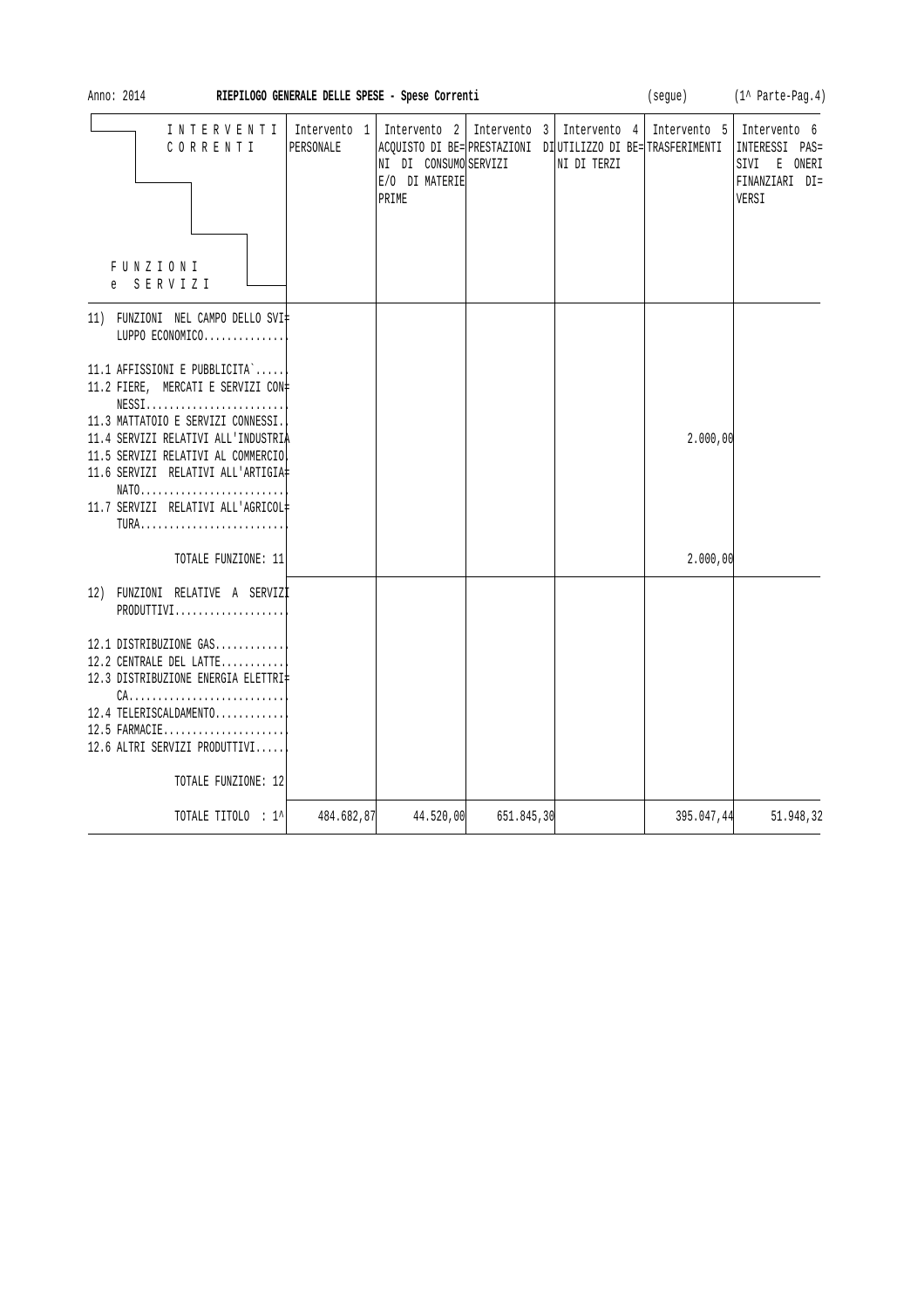| INTERVENTI<br>CORRENTI                                                                                                                              |                       | NARI DELLA GE= ESERCIZIO<br>STIONE CORRENTE | Intervento 7   Intervento 8   Intervento 9   Intervento 10   Intervento 11   T O T A L E<br>IMPOSTE E TASSE ONERI STRAORDI= AMMORTAMENTI DI FONDO SVALUTA= FONDO DI RISER=<br>ZIONE CREDITI | VA        |                          |
|-----------------------------------------------------------------------------------------------------------------------------------------------------|-----------------------|---------------------------------------------|---------------------------------------------------------------------------------------------------------------------------------------------------------------------------------------------|-----------|--------------------------|
|                                                                                                                                                     |                       |                                             |                                                                                                                                                                                             |           |                          |
| FUNZIONI<br>e SERVIZI                                                                                                                               |                       |                                             |                                                                                                                                                                                             |           |                          |
| 1) FUNZIONI GENERALI DI AMMINI‡<br>STRAZIONE, DI GESTIONE E DI<br>$CONTROLLO. \ldots \ldots \ldots \ldots \ldots$                                   |                       |                                             |                                                                                                                                                                                             |           |                          |
| 1.1 ORGANI ISTITUZIONALI, PARTECI‡<br>PAZIONE E DECENTRAMENTO                                                                                       | 1.750,00              |                                             |                                                                                                                                                                                             |           | 33.550,00                |
| 1.2 SEGRETERIA GENERALE, PERSONALE<br>$E$ ORGANIZZAZIONE<br>1.3 GESTIONE ECONOMICA, FINANZIA                                                        | 10.800,00             |                                             |                                                                                                                                                                                             |           | 187.950,00               |
| RIA, PROGRAMMAZIONE, PROVVEDI‡<br>TORATO E CONTROLLO DI GESTIONE<br>1.4 GESTIONE DELLE ENTRATE TRIBU‡                                               | 180,00                |                                             |                                                                                                                                                                                             |           | 9.054, 13                |
| TARIE E SERVIZI FISCALI                                                                                                                             |                       |                                             |                                                                                                                                                                                             |           | 3.000,00                 |
| 1.5 GESTIONE DEI BENI DEMANIALI È<br>$PATHIMONIALI.$<br>$1.6$ UFFICIO TECNICO<br>1.7 ANAGRAFE, STATO CIVILE, ELET<br>TORALE, LEVA E SERVIZIO STATI‡ | 2.000,00<br>12.000,00 |                                             |                                                                                                                                                                                             |           | 61.317,34<br>193.500,00  |
| $STICO.$<br>$1.8$ ALTRI SERVIZI GENERALI                                                                                                            | 9.000,00<br>2.964,50  |                                             |                                                                                                                                                                                             | 15.230,76 | 150.080,00<br>183.543,85 |
| TOTALE FUNZIONE: 1                                                                                                                                  | 38.694,50             |                                             |                                                                                                                                                                                             | 15.230,76 | 821.995,32               |
| 2) FUNZIONI RELATIVE ALLA GIUSTI‡                                                                                                                   |                       |                                             |                                                                                                                                                                                             |           |                          |
| 2.1 UFFICI GIUDIZIARI<br>CIRCONDARIALE E ALTRÌ<br>2.2 CASA<br>$SERVIZI.$                                                                            |                       |                                             |                                                                                                                                                                                             |           |                          |
| TOTALE FUNZIONE: 2                                                                                                                                  |                       |                                             |                                                                                                                                                                                             |           |                          |
| 3) FUNZIONI DI POLIZIA LOCALE                                                                                                                       |                       |                                             |                                                                                                                                                                                             |           |                          |
| 3.1 POLIZIA MUNICIPALE<br>3.2 POLIZIA COMMERCIALE<br>3.3 POLIZIA AMMINISTRATIVA                                                                     |                       | 1.000,00                                    |                                                                                                                                                                                             |           | 36.000,00                |
| TOTALE FUNZIONE: 3                                                                                                                                  |                       | 1.000,00                                    |                                                                                                                                                                                             |           | 36.000,00                |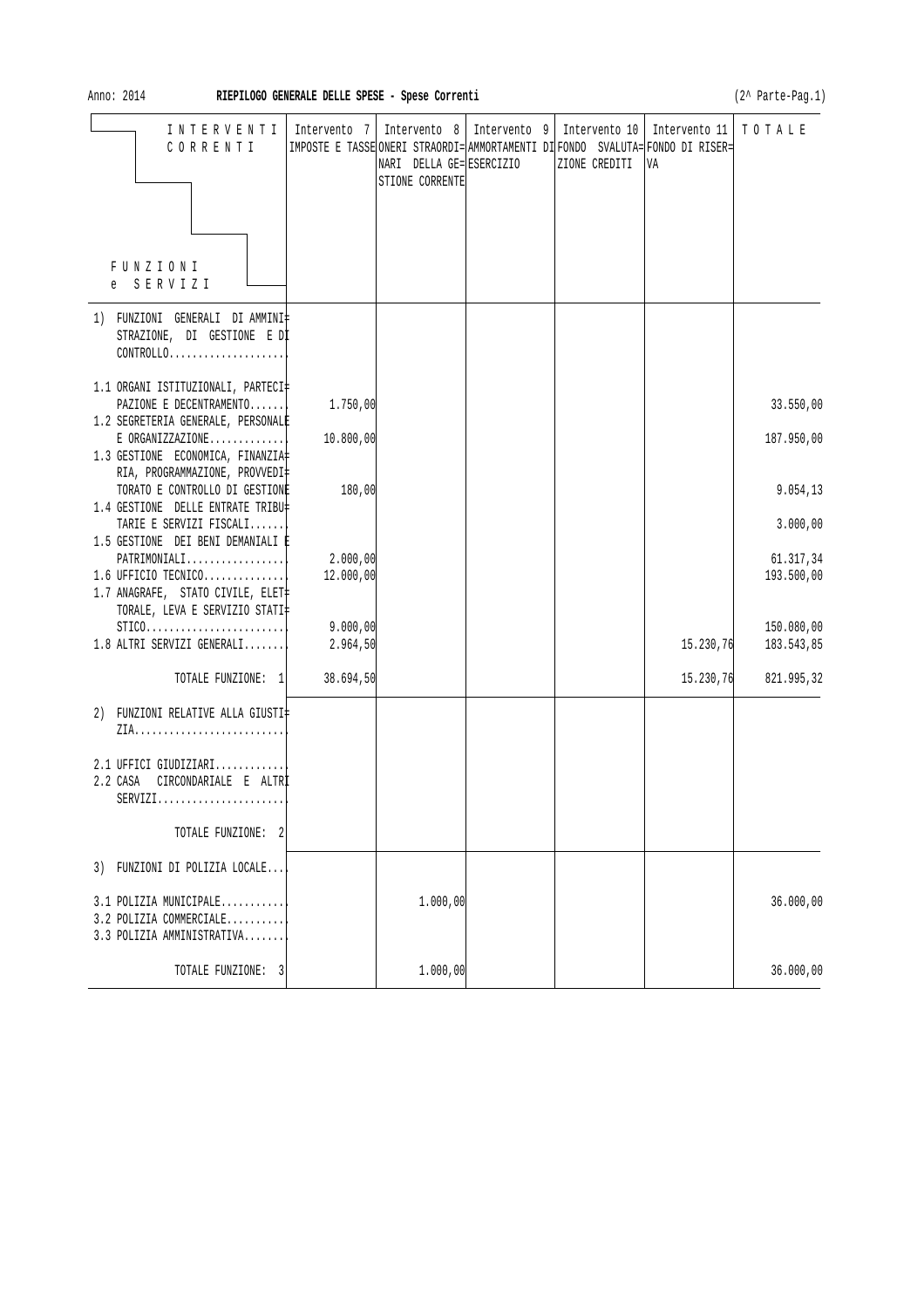| Anno: 2014<br>RIEPILOGO GENERALE DELLE SPESE - Spese Correnti                                                       |          |                                             |  |                                                                                                                                                   | (segue) (2^ Parte-Pag.2) |                                     |  |
|---------------------------------------------------------------------------------------------------------------------|----------|---------------------------------------------|--|---------------------------------------------------------------------------------------------------------------------------------------------------|--------------------------|-------------------------------------|--|
| INTERVENTI   Intervento 7<br>CORRENTI                                                                               |          | NARI DELLA GE= ESERCIZIO<br>STIONE CORRENTE |  | Intervento 8   Intervento 9   Intervento 10  <br> IMPOSTE E TASSE ONERI STRAORDI= AMMORTAMENTI DI FONDO SVALUTA= FONDO DI RISER=<br>ZIONE CREDITI | Intervento 11<br>VA      | TOTALE                              |  |
|                                                                                                                     |          |                                             |  |                                                                                                                                                   |                          |                                     |  |
| FUNZIONI<br>SERVIZI<br>e                                                                                            |          |                                             |  |                                                                                                                                                   |                          |                                     |  |
| 4) FUNZIONI DI ISTRUZIONE PUBBLI‡<br>$CA.$                                                                          |          |                                             |  |                                                                                                                                                   |                          |                                     |  |
| 4.1 SCUOLA MATERNA<br>4.2 ISTRUZIONE ELEMENTARE<br>4.3 ISTRUZIONE MEDIA<br>4.4 ISTRUZIONE SECONDARIA SUPERIO‡<br>RE |          |                                             |  |                                                                                                                                                   |                          | 43.000,00<br>31.077,00<br>45.526,62 |  |
| 4.5 ASSISTENZA SCOLASTICA, TRA<br>SPORTO, REFEZIONE E ALTRI SER‡                                                    |          |                                             |  |                                                                                                                                                   |                          |                                     |  |
| VIZI                                                                                                                |          |                                             |  |                                                                                                                                                   |                          | 59.650,00                           |  |
| TOTALE FUNZIONE: 4                                                                                                  |          |                                             |  |                                                                                                                                                   |                          | 179.253,62                          |  |
| 5) FUNZIONI RELATIVE ALLA CULTURA<br>ED AI BENI CULTURALI                                                           |          |                                             |  |                                                                                                                                                   |                          |                                     |  |
| 5.1 BIBLIOTECHE, MUSEI E PINACOTE‡                                                                                  |          |                                             |  |                                                                                                                                                   |                          |                                     |  |
| $CHE$<br>5.2 TEATRI, ATTIVITA` CULTURALI E<br>SERVIZI DIVERSI NEL SETTORE                                           |          |                                             |  |                                                                                                                                                   |                          | 20.390,00                           |  |
| $CULTURALE$                                                                                                         | 2.500,00 |                                             |  |                                                                                                                                                   |                          | 35.826,00                           |  |
| TOTALE FUNZIONE: 5                                                                                                  | 2.500,00 |                                             |  |                                                                                                                                                   |                          | 56.216,00                           |  |
| 6) FUNZIONI NEL SETTORE SPORTIVO<br>E RICREATIVO                                                                    |          |                                             |  |                                                                                                                                                   |                          |                                     |  |
| 6.1 PISCINE COMUNALI                                                                                                |          |                                             |  |                                                                                                                                                   |                          |                                     |  |
| 6.2 STADIO COMUNALE, PALAZZO DELLO<br>SPORT ED ALTRI IMPIANTI                                                       |          |                                             |  |                                                                                                                                                   |                          | 3.000,00                            |  |
| 6.3 MANIFESTAZIONI DIVERSE NEL<br>SETTORE SPORTIVO E RICREATIVO                                                     |          |                                             |  |                                                                                                                                                   |                          | 6.600,00                            |  |
| TOTALE FUNZIONE: 6                                                                                                  |          |                                             |  |                                                                                                                                                   |                          | 9.600,00                            |  |
| FUNZIONI NEL CAMPO TURISTICO.<br>7)                                                                                 |          |                                             |  |                                                                                                                                                   |                          |                                     |  |
|                                                                                                                     |          |                                             |  |                                                                                                                                                   |                          |                                     |  |
| 7.1 SERVIZI TURISTICI<br>7.2 MANIFESTAZIONI TURISTICHE                                                              |          |                                             |  |                                                                                                                                                   |                          | 754,79                              |  |
| TOTALE FUNZIONE: 7                                                                                                  |          |                                             |  |                                                                                                                                                   |                          | 754,79                              |  |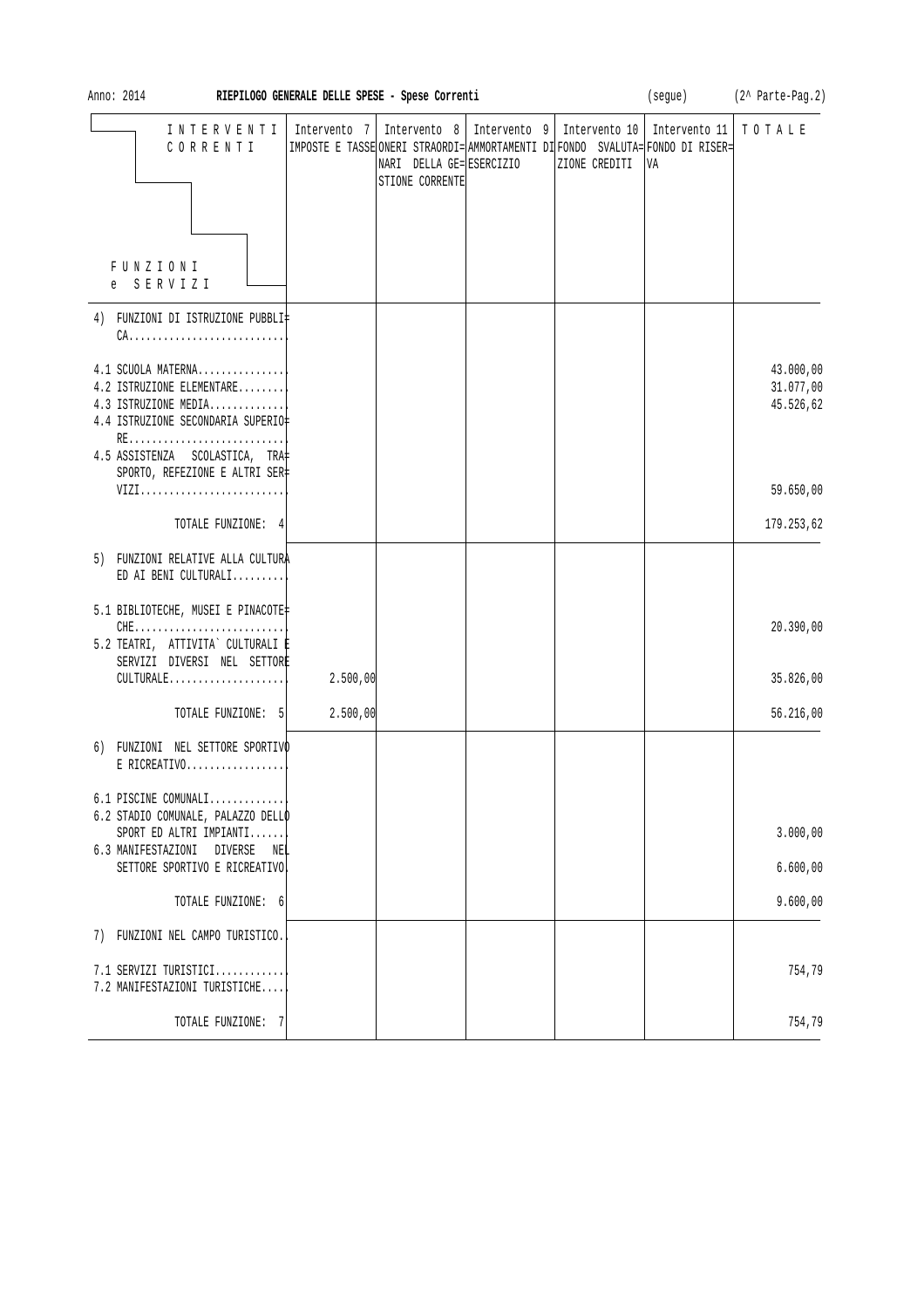| Anno: 2014                                                                                             | RIEPILOGO GENERALE DELLE SPESE - Spese Correnti |                                                                              |                                                                                                                   |                     | (segue) (2^ Parte-Pag.3) |
|--------------------------------------------------------------------------------------------------------|-------------------------------------------------|------------------------------------------------------------------------------|-------------------------------------------------------------------------------------------------------------------|---------------------|--------------------------|
| INTERVENTI<br>CORRENTI                                                                                 | Intervento 7                                    | Intervento 8   Intervento 9  <br>NARI DELLA GE= ESERCIZIO<br>STIONE CORRENTE | Intervento 10<br> IMPOSTE E TASSE ONERI STRAORDI= AMMORTAMENTI DI FONDO SVALUTA= FONDO DI RISER=<br>ZIONE CREDITI | Intervento 11<br>VA | TOTALE                   |
|                                                                                                        |                                                 |                                                                              |                                                                                                                   |                     |                          |
| <b>FUNZIONI</b><br>e SERVIZI                                                                           |                                                 |                                                                              |                                                                                                                   |                     |                          |
| 8) FUNZIONI NEL CAMPO DELLA VIA‡<br>BILITA' E DEI TRASPORTI                                            |                                                 |                                                                              |                                                                                                                   |                     |                          |
| 8.1 VIABILITA`, CIRCOLAZIONE STRA‡                                                                     |                                                 |                                                                              |                                                                                                                   |                     |                          |
| DALE E SERVIZI CONNESSI<br>8.2 ILLUMINAZIONE PUBBLICA E SER‡                                           | 334,95                                          |                                                                              |                                                                                                                   |                     | 49.890,57                |
| VIZI CONNESSI<br>8.3 TRASPORTI PUBBLICI LOCALI E<br>SERVIZI CONNESSI                                   |                                                 |                                                                              |                                                                                                                   |                     | 87.000,00                |
| TOTALE FUNZIONE: 8                                                                                     | 334,95                                          |                                                                              |                                                                                                                   |                     | 136.890,57               |
| 9) FUNZIONI RIGUARDANTI LA GE‡<br>STIONE DEL TERRITORIO E DEL#<br>$L'AMBIENTE$                         |                                                 |                                                                              |                                                                                                                   |                     |                          |
| 9.1 URBANISTICA E GESTIONE DEL                                                                         |                                                 |                                                                              |                                                                                                                   |                     |                          |
| TERRITORIO<br>9.2 EDILIZIA RESIDENZIALE PUBBLICA                                                       |                                                 |                                                                              |                                                                                                                   |                     | 3.500,00                 |
| LOCALE E PIANI DI EDILIZIA E‡<br>CONOMICO-POPOLARE                                                     |                                                 |                                                                              |                                                                                                                   |                     | 300,00                   |
| 9.3 SERVIZI DI PROTEZIONE CIVILE.<br>9.4 SERVIZIO IDRICO INTEGRATO                                     |                                                 |                                                                              |                                                                                                                   |                     | 4.300,00<br>3.000,00     |
| 9.5 SERVIZIO SMALTIMENTO RIFIUTI.<br>9.6 PARCHI E SERVIZI PER LA TUTELÀ<br>AMBIENTALE DEL VERDE, ALTRI |                                                 |                                                                              |                                                                                                                   |                     | 222.857,00               |
| SERVIZI RELATIVI AL TERRITORIO<br>ED ALL'AMBIENTE                                                      |                                                 |                                                                              |                                                                                                                   |                     | 24.000,00                |
| TOTALE FUNZIONE: 9                                                                                     |                                                 |                                                                              |                                                                                                                   |                     | 257.957,00               |
| 10) FUNZIONI NEL SETTORE SOCIALE.                                                                      |                                                 |                                                                              |                                                                                                                   |                     |                          |
| 10.1 ASILI NIDO, SERVIZI PER L'IN‡                                                                     |                                                 |                                                                              |                                                                                                                   |                     |                          |
| FANZIA E PER I MINORI<br>10.2 SERVIZI DI PREVENZIONE E RIA‡                                            |                                                 |                                                                              |                                                                                                                   |                     |                          |
| $BILITAZIONE$<br>10.3 STRUTTURE RESIDENZIALI E Dİ                                                      |                                                 |                                                                              |                                                                                                                   |                     |                          |
| RICOVERO PER ANZIANI<br>10.4 ASSISTENZA, BENEFICENZA PUB‡                                              |                                                 |                                                                              |                                                                                                                   |                     | 365, 40                  |
| BLICA E SERVIZI DIVERSI ALLA<br>PERSONA                                                                |                                                 |                                                                              |                                                                                                                   |                     | 177.771,44               |
| 10.5 SERVIZIO NECROSCOPICO E CIMI‡<br>TERIALE                                                          |                                                 |                                                                              |                                                                                                                   |                     | 7.000,00                 |
| TOTALE FUNZIONE: 10                                                                                    |                                                 |                                                                              |                                                                                                                   |                     | 185.136,84               |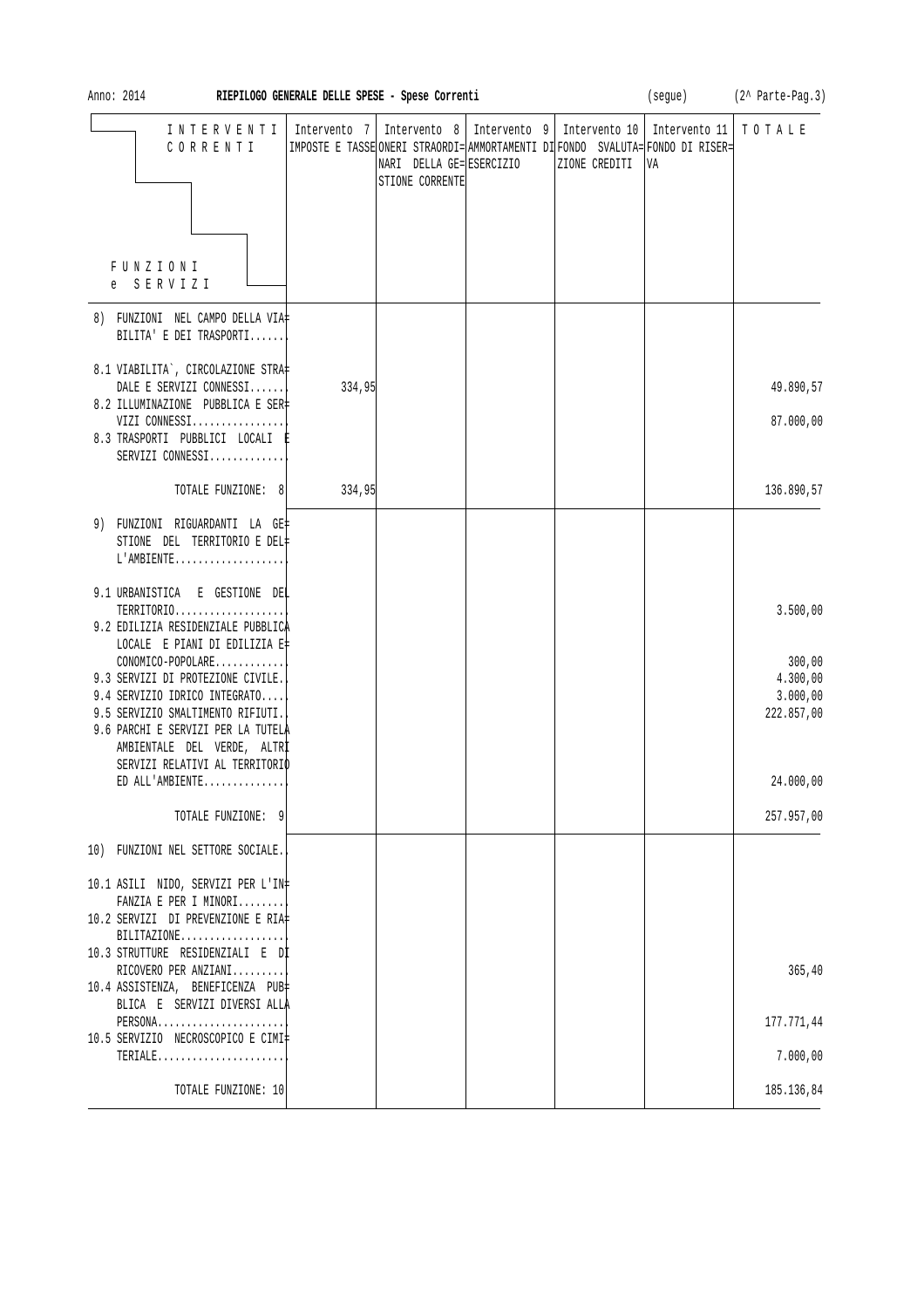| Anno: 2014                                                                                                                                                                                                                                                                                                                              | RIEPILOGO GENERALE DELLE SPESE - Spese Correnti |                                                               |              |                                | (segue)                                                                                               | (2^ Parte-Pag.4) |
|-----------------------------------------------------------------------------------------------------------------------------------------------------------------------------------------------------------------------------------------------------------------------------------------------------------------------------------------|-------------------------------------------------|---------------------------------------------------------------|--------------|--------------------------------|-------------------------------------------------------------------------------------------------------|------------------|
| INTERVENTI<br>CORRENTI<br>FUNZIONI<br>SERVIZI<br>e                                                                                                                                                                                                                                                                                      | Intervento 7                                    | Intervento $8$<br>NARI DELLA GE= ESERCIZIO<br>STIONE CORRENTE | Intervento 9 | Intervento 10<br>ZIONE CREDITI | Intervento 11<br>IMPOSTE E TASSE ONERI STRAORDI= AMMORTAMENTI DI FONDO SVALUTA= FONDO DI RISER=<br>VA | TOTALE           |
| 11) FUNZIONI NEL CAMPO DELLO SVI‡<br>LUPPO ECONOMICO                                                                                                                                                                                                                                                                                    |                                                 |                                                               |              |                                |                                                                                                       |                  |
| 11.1 AFFISSIONI E PUBBLICITA`<br>11.2 FIERE, MERCATI E SERVIZI CON#<br>$NESS1, \ldots, \ldots, \ldots, \ldots, \ldots, \ldots,$<br>11.3 MATTATOIO E SERVIZI CONNESSI.<br>11.4 SERVIZI RELATIVI ALL'INDUSTRIA<br>11.5 SERVIZI RELATIVI AL COMMERCIO!<br>11.6 SERVIZI RELATIVI ALL'ARTIGIA#<br>NATO<br>11.7 SERVIZI RELATIVI ALL'AGRICOL‡ |                                                 |                                                               |              |                                |                                                                                                       | 2.000,00         |
| TOTALE FUNZIONE: 11                                                                                                                                                                                                                                                                                                                     |                                                 |                                                               |              |                                |                                                                                                       | 2.000,00         |
| 12) FUNZIONI RELATIVE A SERVIZI<br>PRODUTTIVI                                                                                                                                                                                                                                                                                           |                                                 |                                                               |              |                                |                                                                                                       |                  |
| 12.1 DISTRIBUZIONE GAS<br>12.2 CENTRALE DEL LATTE<br>12.3 DISTRIBUZIONE ENERGIA ELETTRI‡<br>$CA.$<br>12.4 TELERISCALDAMENTO<br>12.5 FARMACIE<br>12.6 ALTRI SERVIZI PRODUTTIVI                                                                                                                                                           |                                                 |                                                               |              |                                |                                                                                                       |                  |
| TOTALE FUNZIONE: 12                                                                                                                                                                                                                                                                                                                     |                                                 |                                                               |              |                                |                                                                                                       |                  |
| TOTALE TITOLO : 1^                                                                                                                                                                                                                                                                                                                      | 41.529,45                                       | 1.000,00                                                      |              |                                | 15.230,76                                                                                             | 1.685.804,14     |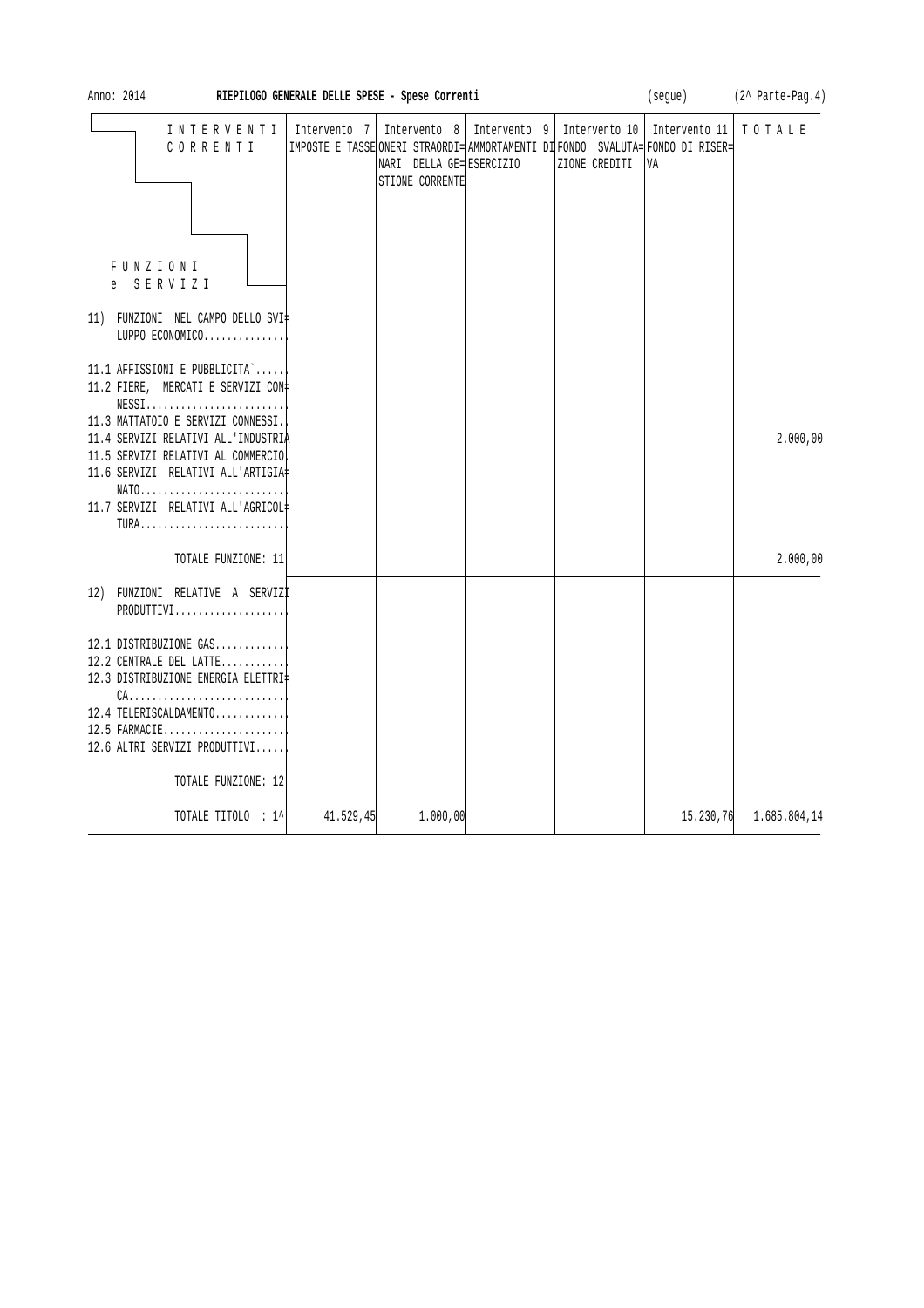| Anno: 2014                                                                                                                                                                        | RIEPILOGO GENERALE DELLE SPESE - Spese in Conto Capitale |                                                                                                                                                                                                                                       |                                      |                                           | (1^ Parte-Pag.1)                                                 |
|-----------------------------------------------------------------------------------------------------------------------------------------------------------------------------------|----------------------------------------------------------|---------------------------------------------------------------------------------------------------------------------------------------------------------------------------------------------------------------------------------------|--------------------------------------|-------------------------------------------|------------------------------------------------------------------|
| INTERVENTI<br>PER INVESTIMENTI<br>FUNZIONI<br>e SERVIZI                                                                                                                           | BENI IMMOBILI VITU' ONEROSE                              | Intervento 1   Intervento 2   Intervento 3   Intervento 4   Intervento 5   Intervento 6<br>ACQUISIZIONE DI ESPROPRI E SER= ACQUISTI DI BE= UTILIZZO DI BE= ACQUISIZIONE DI INCARICHI PRO=<br>NI<br>ZIONI IN ECONO= IN ECONOMIA<br>MIA | PER REALIZZA=REALIZZAZIONI MACCHINE, | ATTREZZATURE<br>TECNICO-SCIEN=<br>TIFICHE | SPECIFICINI DI TERZI PER BENI MOBILI, FESSIONALI E=<br>ED STERNI |
| 1) FUNZIONI GENERALI DI AMMINI‡<br>STRAZIONE, DI GESTIONE E DI<br>$CONTROLLO. \ldots \ldots \ldots \ldots \ldots$                                                                 |                                                          |                                                                                                                                                                                                                                       |                                      |                                           |                                                                  |
| 1.1 ORGANI ISTITUZIONALI, PARTECI‡<br>PAZIONE E DECENTRAMENTO<br>1.2 SEGRETERIA GENERALE, PERSONALE<br>$E$ ORGANIZZAZIONE                                                         |                                                          |                                                                                                                                                                                                                                       |                                      |                                           |                                                                  |
| 1.3 GESTIONE ECONOMICA, FINANZIA<br>RIA, PROGRAMMAZIONE, PROVVEDI‡<br>TORATO E CONTROLLO DI GESTIONE                                                                              |                                                          |                                                                                                                                                                                                                                       |                                      |                                           |                                                                  |
| 1.4 GESTIONE DELLE ENTRATE TRIBU‡<br>TARIE E SERVIZI FISCALI<br>1.5 GESTIONE DEI BENI DEMANIALI È                                                                                 |                                                          |                                                                                                                                                                                                                                       |                                      |                                           |                                                                  |
| $PATHIMONIALI$<br>$1.6$ UFFICIO TECNICO<br>1.7 ANAGRAFE, STATO CIVILE, ELET‡<br>TORALE, LEVA E SERVIZIO STATI<br>$STICO. \ldots \ldots \ldots \ldots \ldots \ldots \ldots \ldots$ |                                                          |                                                                                                                                                                                                                                       |                                      | 4.000,00                                  |                                                                  |
| 1.8 ALTRI SERVIZI GENERALI<br>TOTALE FUNZIONE: 1                                                                                                                                  |                                                          |                                                                                                                                                                                                                                       |                                      | 4.000,00                                  |                                                                  |
| 2) FUNZIONI RELATIVE ALLA GIUSTI‡                                                                                                                                                 |                                                          |                                                                                                                                                                                                                                       |                                      |                                           |                                                                  |
| 2.1 UFFICI GIUDIZIARI<br>2.2 CASA<br>CIRCONDARIALE E ALTRI<br>$SERVIZI.$                                                                                                          |                                                          |                                                                                                                                                                                                                                       |                                      |                                           |                                                                  |
| TOTALE FUNZIONE: 2                                                                                                                                                                |                                                          |                                                                                                                                                                                                                                       |                                      |                                           |                                                                  |
| 3) FUNZIONI DI POLIZIA LOCALE                                                                                                                                                     |                                                          |                                                                                                                                                                                                                                       |                                      |                                           |                                                                  |
| 3.1 POLIZIA MUNICIPALE<br>3.2 POLIZIA COMMERCIALE<br>3.3 POLIZIA AMMINISTRATIVA                                                                                                   |                                                          |                                                                                                                                                                                                                                       |                                      |                                           |                                                                  |
| TOTALE FUNZIONE: 3                                                                                                                                                                |                                                          |                                                                                                                                                                                                                                       |                                      |                                           |                                                                  |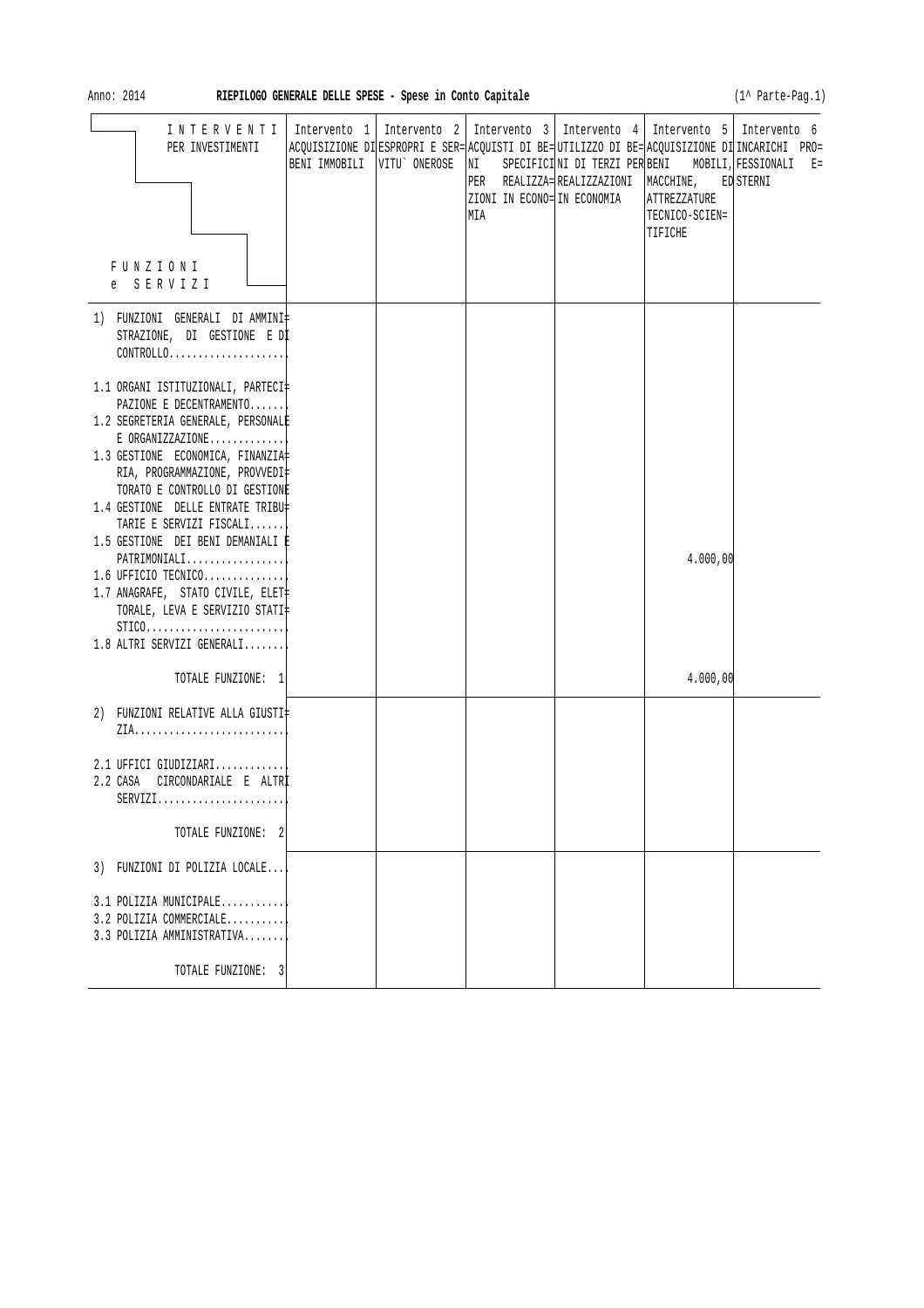| Anno: 2014                                                                                                                                                                                                                     | RIEPILOGO GENERALE DELLE SPESE - Spese in Conto Capitale |              |                                                                                                                                          |                                                                                             |                                           | (segue) (1^ Parte-Pag.2)                                                                                             |
|--------------------------------------------------------------------------------------------------------------------------------------------------------------------------------------------------------------------------------|----------------------------------------------------------|--------------|------------------------------------------------------------------------------------------------------------------------------------------|---------------------------------------------------------------------------------------------|-------------------------------------------|----------------------------------------------------------------------------------------------------------------------|
| INTERVENTI<br>PER INVESTIMENTI<br>FUNZIONI<br>e SERVIZI                                                                                                                                                                        | Intervento 1<br>BENI IMMOBILI                            | VITU ONEROSE | Intervento 2   Intervento 3   Intervento 4   Intervento 5   Intervento 6<br>$\overline{\text{NI}}$<br>ZIONI IN ECONO= IN ECONOMIA<br>MIA | SPECIFICINI DI TERZI PER BENI MOBILI, FESSIONALI<br>PER REALIZZA= REALIZZAZIONI   MACCHINE, | ATTREZZATURE<br>TECNICO-SCIEN=<br>TIFICHE | ACQUISIZIONE DI ESPROPRI E SER= ACQUISTI DI BE= UTILIZZO DI BE= ACQUISIZIONE DI INCARICHI PRO=<br>$E =$<br>ED STERNI |
| 4) FUNZIONI DI ISTRUZIONE PUBBLI‡<br>4.1 SCUOLA MATERNA<br>4.2 ISTRUZIONE ELEMENTARE<br>4.3 ISTRUZIONE MEDIA<br>4.4 ISTRUZIONE SECONDARIA SUPERIO‡<br>4.5 ASSISTENZA SCOLASTICA, TRA<br>SPORTO, REFEZIONE E ALTRI SER‡<br>VIZI |                                                          |              |                                                                                                                                          |                                                                                             | 1.900,00                                  |                                                                                                                      |
| TOTALE FUNZIONE: 4                                                                                                                                                                                                             |                                                          |              |                                                                                                                                          |                                                                                             | 1.900,00                                  |                                                                                                                      |
| 5) FUNZIONI RELATIVE ALLA CULTURA<br>ED AI BENI CULTURALI<br>5.1 BIBLIOTECHE, MUSEI E PINACOTE‡<br>$CHE$<br>5.2 TEATRI, ATTIVITA` CULTURALI E<br>SERVIZI DIVERSI NEL SETTORE<br>CULTURALE                                      | 200.000,00                                               |              |                                                                                                                                          |                                                                                             |                                           |                                                                                                                      |
| TOTALE FUNZIONE: 5                                                                                                                                                                                                             | 200.000,00                                               |              |                                                                                                                                          |                                                                                             |                                           |                                                                                                                      |
| 6) FUNZIONI NEL SETTORE SPORTIVO<br>$E$ RICREATIVO<br>6.1 PISCINE COMUNALI<br>6.2 STADIO COMUNALE, PALAZZO DELLO<br>SPORT ED ALTRI IMPIANTI                                                                                    |                                                          |              |                                                                                                                                          |                                                                                             |                                           |                                                                                                                      |
| 6.3 MANIFESTAZIONI DIVERSE NEL<br>SETTORE SPORTIVO E RICREATIVO                                                                                                                                                                |                                                          |              |                                                                                                                                          |                                                                                             |                                           |                                                                                                                      |
| TOTALE FUNZIONE: 6                                                                                                                                                                                                             |                                                          |              |                                                                                                                                          |                                                                                             |                                           |                                                                                                                      |
| 7) FUNZIONI NEL CAMPO TURISTICO.                                                                                                                                                                                               |                                                          |              |                                                                                                                                          |                                                                                             |                                           |                                                                                                                      |
| 7.1 SERVIZI TURISTICI<br>7.2 MANIFESTAZIONI TURISTICHE                                                                                                                                                                         |                                                          |              |                                                                                                                                          |                                                                                             |                                           |                                                                                                                      |
| TOTALE FUNZIONE: 7                                                                                                                                                                                                             |                                                          |              |                                                                                                                                          |                                                                                             |                                           |                                                                                                                      |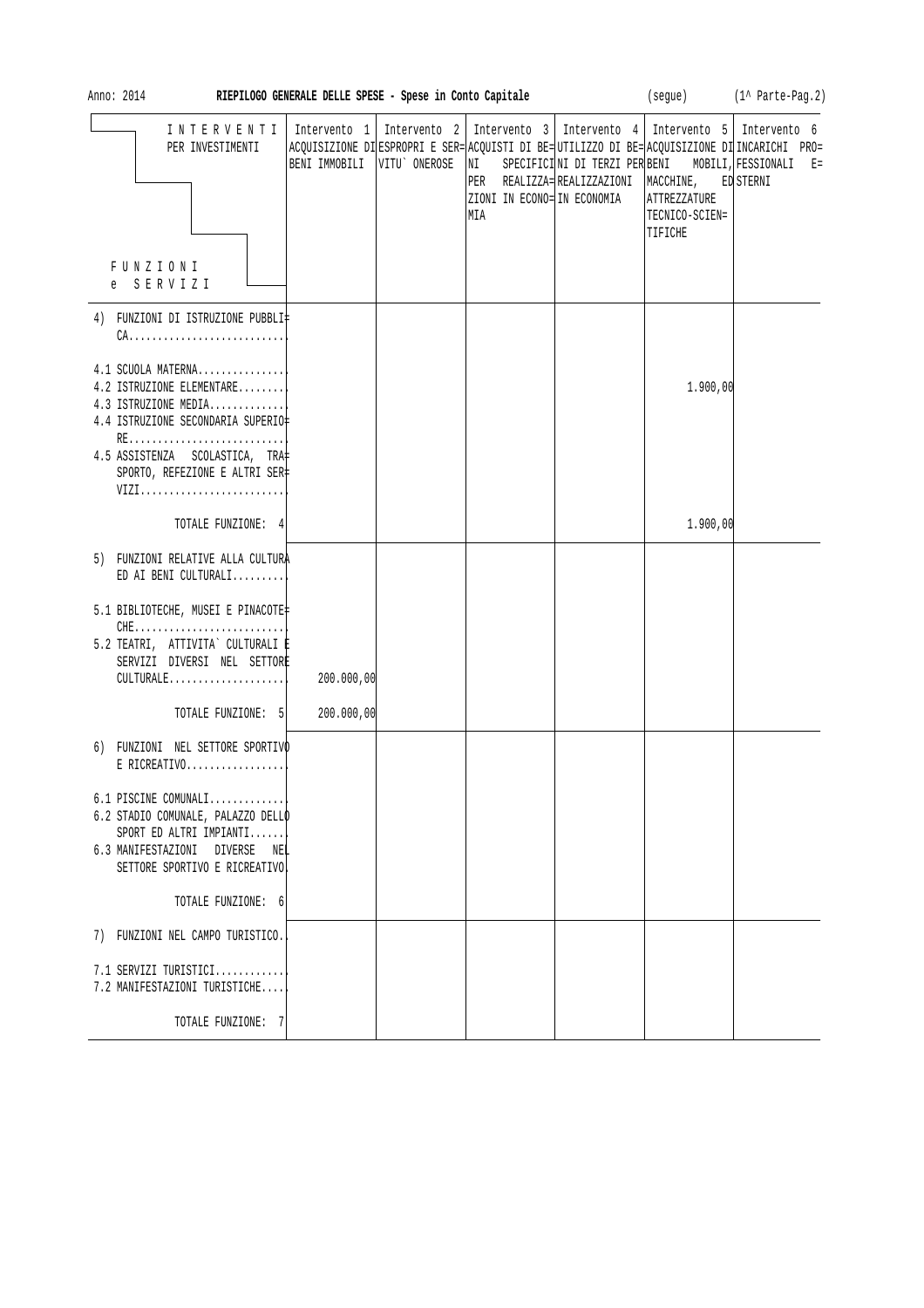| Anno: 2014<br>RIEPILOGO GENERALE DELLE SPESE - Spese in Conto Capitale                                                                                                                                                                                                                                                                                                                                                                                                                |                                                                                                                                                                                                                                         | (segue) (1^ Parte-Pag.3)                                                                                                    |                                           |           |
|---------------------------------------------------------------------------------------------------------------------------------------------------------------------------------------------------------------------------------------------------------------------------------------------------------------------------------------------------------------------------------------------------------------------------------------------------------------------------------------|-----------------------------------------------------------------------------------------------------------------------------------------------------------------------------------------------------------------------------------------|-----------------------------------------------------------------------------------------------------------------------------|-------------------------------------------|-----------|
| INTERVENTI<br>PER INVESTIMENTI<br>FUNZIONI<br>e SERVIZI                                                                                                                                                                                                                                                                                                                                                                                                                               | Intervento 1   Intervento 2   Intervento 3   Intervento 4   Intervento 5   Intervento 6<br>ACQUISIZIONE DI ESPROPRI E SER= ACQUISTI DI BE= UTILIZZO DI BE= ACQUISIZIONE DI INCARICHI PRO=<br>VITU ONEROSE<br>BENI IMMOBILI<br>NI<br>MIA | SPECIFICINI DI TERZI PER BENI MOBILI, FESSIONALI E=<br>PER REALIZZA=REALIZZAZIONI  MACCHINE,<br>ZIONI IN ECONO= IN ECONOMIA | ATTREZZATURE<br>TECNICO-SCIEN=<br>TIFICHE | ED STERNI |
| 8) FUNZIONI NEL CAMPO DELLA VIA‡<br>BILITA' E DEI TRASPORTI                                                                                                                                                                                                                                                                                                                                                                                                                           |                                                                                                                                                                                                                                         |                                                                                                                             |                                           |           |
| 8.1 VIABILITA`, CIRCOLAZIONE STRA‡<br>DALE E SERVIZI CONNESSI<br>8.2 ILLUMINAZIONE PUBBLICA E SER‡<br>VIZI CONNESSI<br>8.3 TRASPORTI PUBBLICI LOCALI E<br>SERVIZI CONNESSI                                                                                                                                                                                                                                                                                                            | 64.100,00                                                                                                                                                                                                                               |                                                                                                                             |                                           |           |
| TOTALE FUNZIONE: 8 64.100,00                                                                                                                                                                                                                                                                                                                                                                                                                                                          |                                                                                                                                                                                                                                         |                                                                                                                             |                                           |           |
| 9) FUNZIONI RIGUARDANTI LA GE‡<br>STIONE DEL TERRITORIO E DEL‡<br>$L'AMBIENTE$<br>9.1 URBANISTICA E GESTIONE DEL<br>TERRITORIO<br>9.2 EDILIZIA RESIDENZIALE PUBBLICA<br>LOCALE E PIANI DI EDILIZIA E‡<br>CONOMICO-POPOLARE<br>9.3 SERVIZI DI PROTEZIONE CIVILE.<br>9.4 SERVIZIO IDRICO INTEGRATO<br>9.5 SERVIZIO SMALTIMENTO RIFIUTI.<br>9.6 PARCHI E SERVIZI PER LA TUTELA<br>AMBIENTALE DEL VERDE, ALTRI<br>SERVIZI RELATIVI AL TERRITORIO<br>ED ALL'AMBIENTE<br>TOTALE FUNZIONE: 9 |                                                                                                                                                                                                                                         |                                                                                                                             |                                           |           |
| 10) FUNZIONI NEL SETTORE SOCIALE.<br>10.1 ASILI NIDO, SERVIZI PER L'IN‡<br>FANZIA E PER I MINORI<br>10.2 SERVIZI DI PREVENZIONE E RIA‡<br>$BILITAZIONE$<br>10.3 STRUTTURE RESIDENZIALI E DI<br>RICOVERO PER ANZIANI<br>10.4 ASSISTENZA, BENEFICENZA PUB<br>BLICA E SERVIZI DIVERSI ALLA<br>PERSONA<br>10.5 SERVIZIO NECROSCOPICO E CIMI‡<br>TERIALE<br>TOTALE FUNZIONE: 10                                                                                                            |                                                                                                                                                                                                                                         |                                                                                                                             |                                           |           |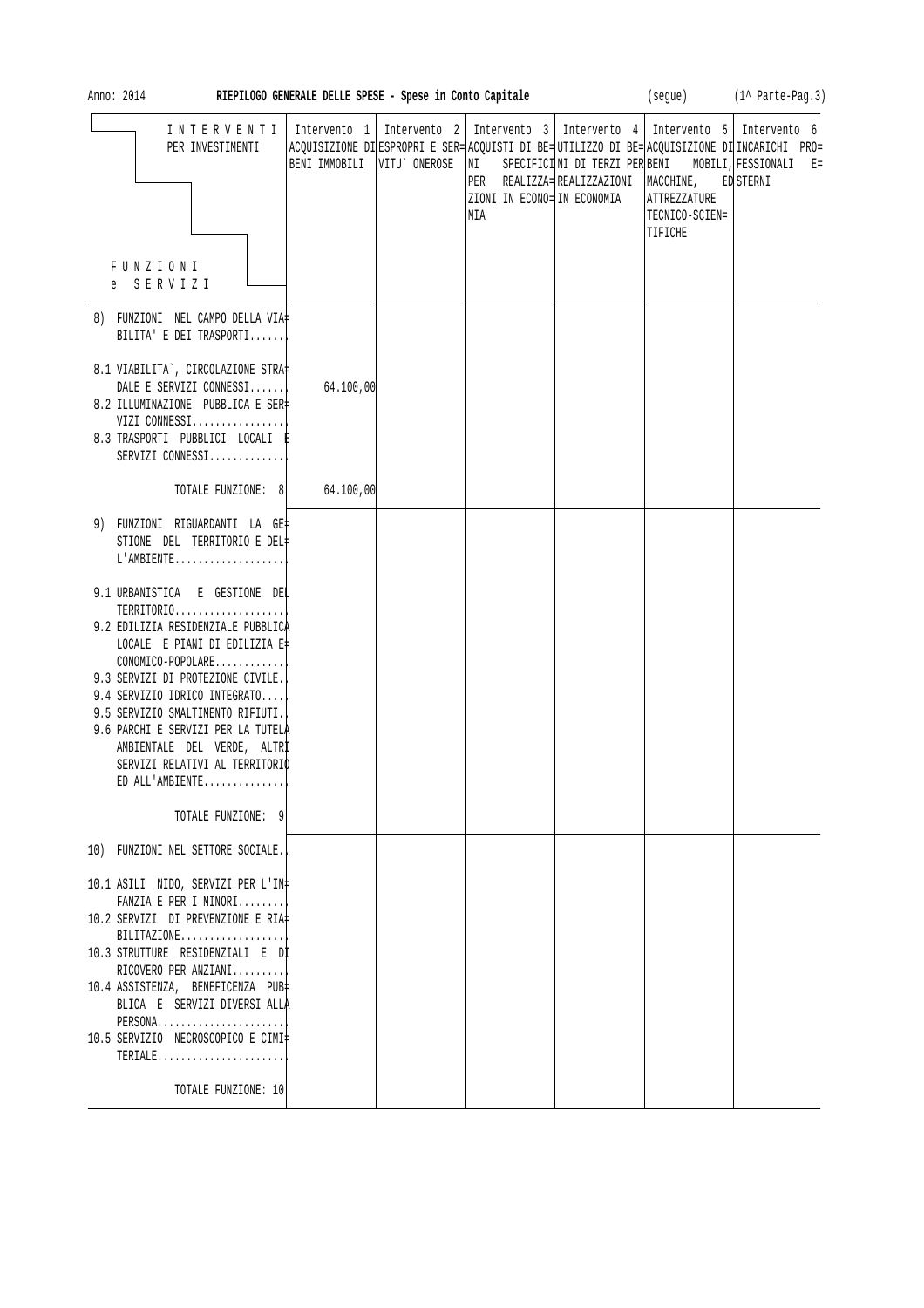| Anno: 2014<br>RIEPILOGO GENERALE DELLE SPESE - Spese in Conto Capitale                                                                                                                                                                                                                                                                                                                                   |                             |  |                                          |                                      | (segue)                                                                                                                              | $(1^{\wedge}$ Parte-Pag. 4)                                                                                                                                        |
|----------------------------------------------------------------------------------------------------------------------------------------------------------------------------------------------------------------------------------------------------------------------------------------------------------------------------------------------------------------------------------------------------------|-----------------------------|--|------------------------------------------|--------------------------------------|--------------------------------------------------------------------------------------------------------------------------------------|--------------------------------------------------------------------------------------------------------------------------------------------------------------------|
| INTERVENTI<br>PER INVESTIMENTI<br><b>FUNZIONI</b><br>e SERVIZI                                                                                                                                                                                                                                                                                                                                           | BENI IMMOBILI VITU` ONEROSE |  | NI<br>ZIONI IN ECONO= IN ECONOMIA<br>MIA | PER REALIZZA=REALIZZAZIONI MACCHINE, | Intervento 1   Intervento 2   Intervento 3   Intervento 4   Intervento 5   Intervento 6<br>ATTREZZATURE<br>TECNICO-SCIEN=<br>TIFICHE | ACQUISIZIONE DI ESPROPRI E SER= ACQUISTI DI BE= UTILIZZO DI BE= ACQUISIZIONE DI INCARICHI PRO=<br>SPECIFICINI DI TERZI PER BENI MOBILI, FESSIONALI E=<br>ED STERNI |
| 11) FUNZIONI NEL CAMPO DELLO SVI‡<br>LUPPO ECONOMICO                                                                                                                                                                                                                                                                                                                                                     |                             |  |                                          |                                      |                                                                                                                                      |                                                                                                                                                                    |
| 11.1 AFFISSIONI E PUBBLICITA`<br>11.2 FIERE, MERCATI E SERVIZI CON=<br>$NESS1, \ldots, \ldots, \ldots, \ldots, \ldots, \ldots,$<br>11.3 MATTATOIO E SERVIZI CONNESSI.<br>11.4 SERVIZI RELATIVI ALL'INDUSTRIA<br>11.5 SERVIZI RELATIVI AL COMMERCIO<br>11.6 SERVIZI RELATIVI ALL'ARTIGIA#<br>$NATO \ldots \ldots \ldots \ldots \ldots \ldots \ldots \ldots$<br>11.7 SERVIZI RELATIVI ALL'AGRICOL#<br>TURA |                             |  |                                          |                                      |                                                                                                                                      |                                                                                                                                                                    |
| TOTALE FUNZIONE: 11                                                                                                                                                                                                                                                                                                                                                                                      |                             |  |                                          |                                      |                                                                                                                                      |                                                                                                                                                                    |
| 12) FUNZIONI RELATIVE A SERVIZI<br>PRODUTTIVI<br>12.1 DISTRIBUZIONE GAS<br>12.2 CENTRALE DEL LATTE<br>12.3 DISTRIBUZIONE ENERGIA ELETTRI‡<br>$CA.$<br>12.4 TELERISCALDAMENTO<br>$12.5$ FARMACIE<br>12.6 ALTRI SERVIZI PRODUTTIVI<br>TOTALE FUNZIONE: 12                                                                                                                                                  |                             |  |                                          |                                      |                                                                                                                                      |                                                                                                                                                                    |
| TOTALE TITOLO : 2^                                                                                                                                                                                                                                                                                                                                                                                       | 264.100,00                  |  |                                          |                                      | 5.900,00                                                                                                                             |                                                                                                                                                                    |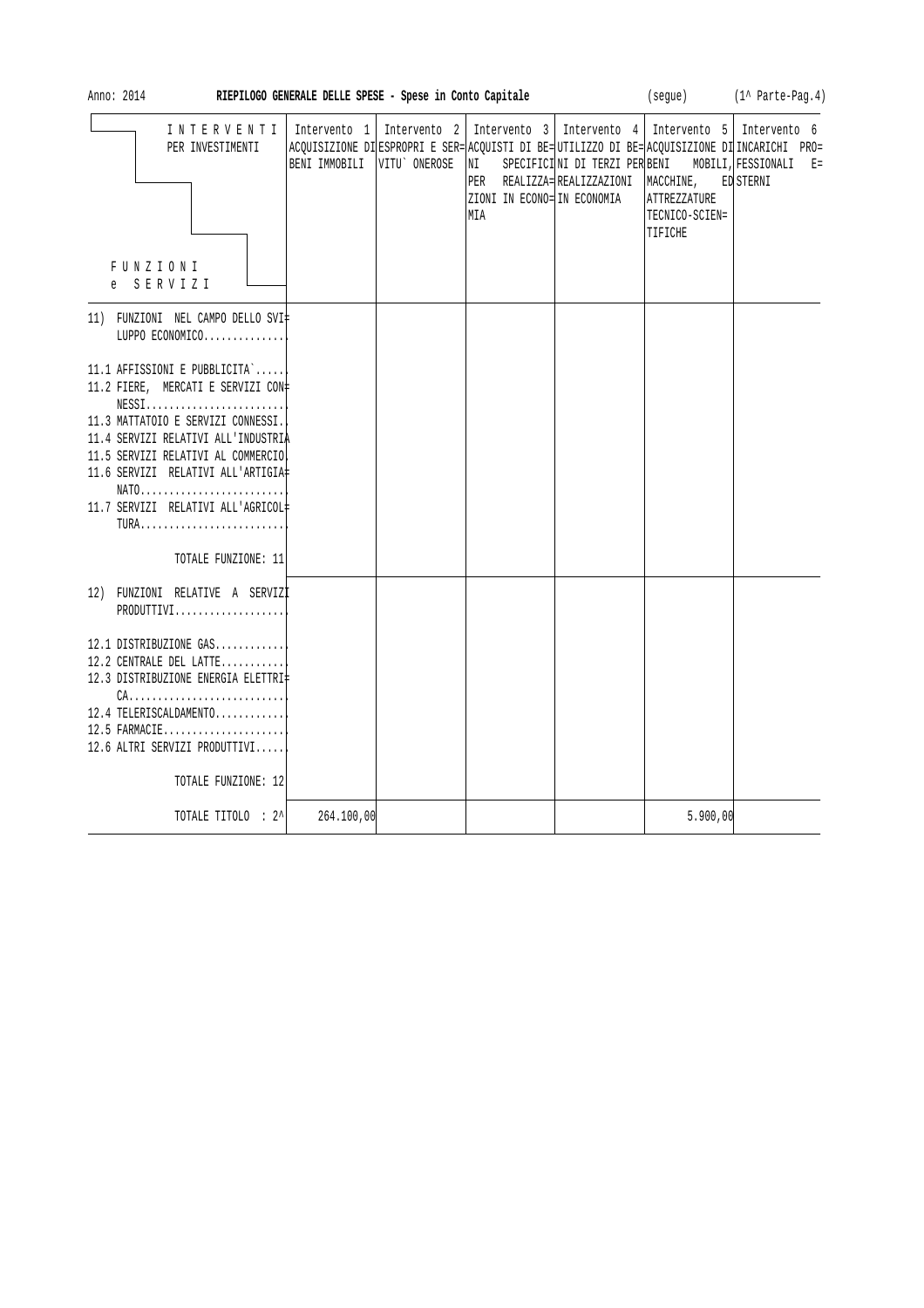| Anno: 2014                                                                                                                                                       |                                              | RIEPILOGO GENERALE DELLE SPESE - Spese in Conto Capitale |                                           |                                                                                               | (2^ Parte-Pag.1) |
|------------------------------------------------------------------------------------------------------------------------------------------------------------------|----------------------------------------------|----------------------------------------------------------|-------------------------------------------|-----------------------------------------------------------------------------------------------|------------------|
| INTERVENTI<br>PER INVESTIMENTI                                                                                                                                   | Intervento 7<br>TRASFERIMENTI<br>DI CAPITALE | AZIONARIE                                                | Intervento 8   Intervento 9  <br>CAPITALE | Intervento 10<br>PARTECIPAZIONI CONFERIMENTI DICONCESSIONI DI<br>CREDITI E ANTI=<br>CIPAZIONI | TOTALE           |
| FUNZIONI<br>SERVIZI<br>e –                                                                                                                                       |                                              |                                                          |                                           |                                                                                               |                  |
| 1) FUNZIONI GENERALI DI AMMINI‡<br>STRAZIONE, DI GESTIONE E DI<br>CONTROLLO<br>1.1 ORGANI ISTITUZIONALI, PARTECI‡                                                |                                              |                                                          |                                           |                                                                                               |                  |
| PAZIONE E DECENTRAMENTO<br>1.2 SEGRETERIA GENERALE, PERSONALE<br>E ORGANIZZAZIONE<br>1.3 GESTIONE ECONOMICA, FINANZIA<br>RIA, PROGRAMMAZIONE, PROVVEDI‡          |                                              |                                                          |                                           |                                                                                               |                  |
| TORATO E CONTROLLO DI GESTIONE<br>1.4 GESTIONE DELLE ENTRATE TRIBU‡<br>TARIE E SERVIZI FISCALI<br>1.5 GESTIONE DEI BENI DEMANIALI È<br>$PATHIMONIALI$            |                                              |                                                          |                                           |                                                                                               | 4.000,00         |
| $1.6$ UFFICIO TECNICO<br>1.7 ANAGRAFE, STATO CIVILE, ELET‡<br>TORALE, LEVA E SERVIZIO STATI‡<br>$STICO. \ldots \ldots \ldots \ldots \ldots \ldots \ldots \ldots$ |                                              |                                                          |                                           |                                                                                               |                  |
| 1.8 ALTRI SERVIZI GENERALI<br>TOTALE FUNZIONE: 1                                                                                                                 |                                              |                                                          |                                           |                                                                                               | 4.000,00         |
| 2) FUNZIONI RELATIVE ALLA GIUSTI‡                                                                                                                                |                                              |                                                          |                                           |                                                                                               |                  |
| 2.1 UFFICI GIUDIZIARI<br>2.2 CASA<br>CIRCONDARIALE E ALTRÌ<br>$SERVIZI.$                                                                                         |                                              |                                                          |                                           |                                                                                               |                  |
| TOTALE FUNZIONE: 2                                                                                                                                               |                                              |                                                          |                                           |                                                                                               |                  |
| 3) FUNZIONI DI POLIZIA LOCALE<br>3.1 POLIZIA MUNICIPALE<br>3.2 POLIZIA COMMERCIALE<br>3.3 POLIZIA AMMINISTRATIVA                                                 |                                              |                                                          |                                           |                                                                                               |                  |
| TOTALE FUNZIONE: 3                                                                                                                                               |                                              |                                                          |                                           |                                                                                               |                  |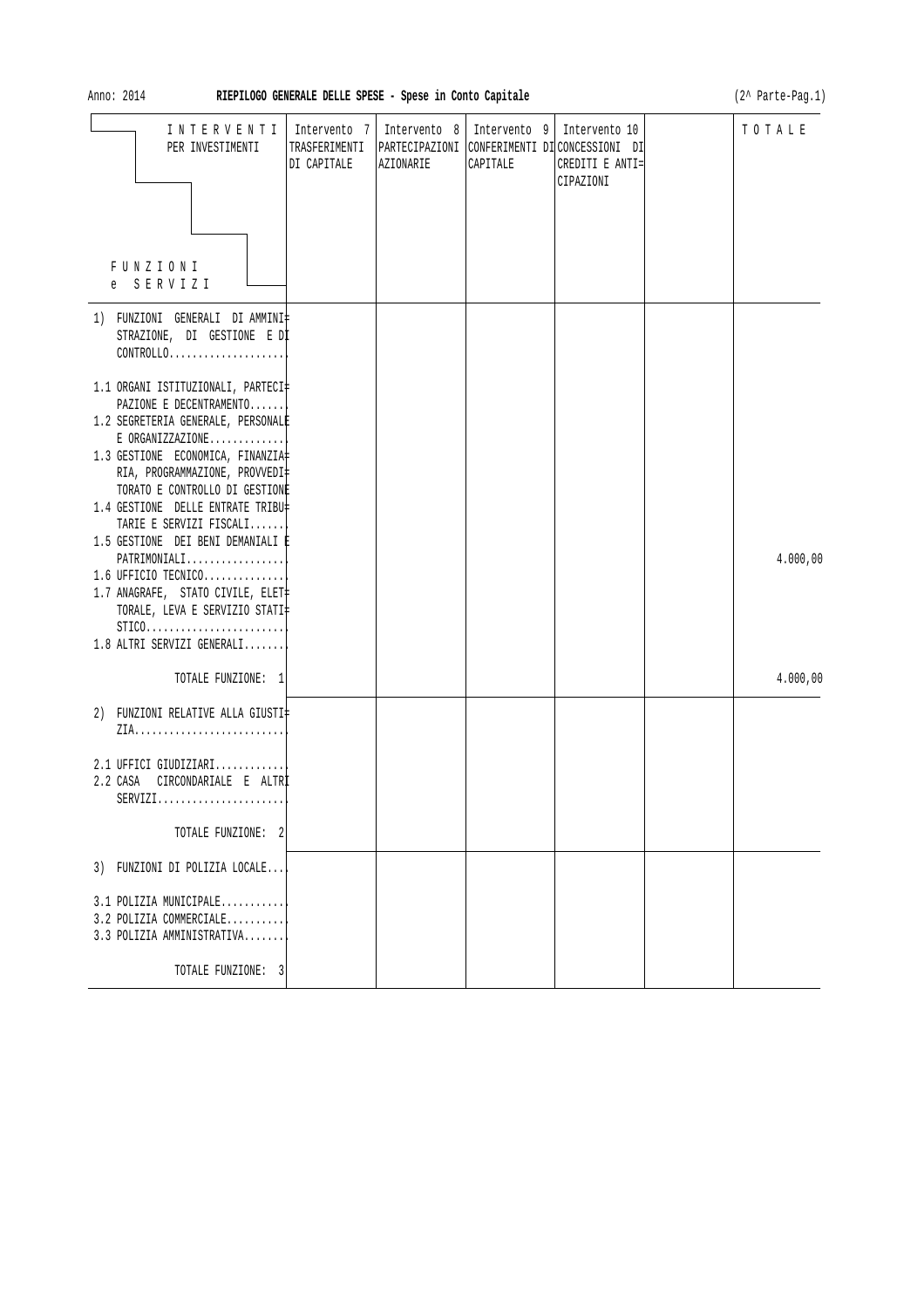| Anno: 2014<br>RIEPILOGO GENERALE DELLE SPESE - Spese in Conto Capitale |                                                                                                                                                       |                                              |                           |                          |                                                                                                | (segue) | (2^ Parte-Pag.2) |
|------------------------------------------------------------------------|-------------------------------------------------------------------------------------------------------------------------------------------------------|----------------------------------------------|---------------------------|--------------------------|------------------------------------------------------------------------------------------------|---------|------------------|
|                                                                        | INTERVENTI<br>PER INVESTIMENTI                                                                                                                        | Intervento 7<br>TRASFERIMENTI<br>DI CAPITALE | Intervento 8<br>AZIONARIE | Intervento 9<br>CAPITALE | Intervento 10<br>PARTECIPAZIONI CONFERIMENTI DI CONCESSIONI DI<br>CREDITI E ANTI=<br>CIPAZIONI |         | TOTALE           |
|                                                                        |                                                                                                                                                       |                                              |                           |                          |                                                                                                |         |                  |
| FUNZIONI<br>SERVIZI<br>e                                               |                                                                                                                                                       |                                              |                           |                          |                                                                                                |         |                  |
|                                                                        | 4) FUNZIONI DI ISTRUZIONE PUBBLI‡<br>$CA.$                                                                                                            |                                              |                           |                          |                                                                                                |         |                  |
|                                                                        | 4.1 SCUOLA MATERNA<br>4.2 ISTRUZIONE ELEMENTARE<br>4.3 ISTRUZIONE MEDIA<br>4.4 ISTRUZIONE SECONDARIA SUPERIO‡<br>RE<br>4.5 ASSISTENZA SCOLASTICA, TRA |                                              |                           |                          |                                                                                                |         | 1.900,00         |
|                                                                        | SPORTO, REFEZIONE E ALTRI SER‡<br>VIZI                                                                                                                |                                              |                           |                          |                                                                                                |         |                  |
|                                                                        | TOTALE FUNZIONE: 4                                                                                                                                    |                                              |                           |                          |                                                                                                |         | 1.900,00         |
|                                                                        | 5) FUNZIONI RELATIVE ALLA CULTURA<br>ED AI BENI CULTURALI                                                                                             |                                              |                           |                          |                                                                                                |         |                  |
|                                                                        | 5.1 BIBLIOTECHE, MUSEI E PINACOTE<br>$CHE$<br>5.2 TEATRI, ATTIVITA` CULTURALI E<br>SERVIZI DIVERSI NEL SETTORE<br>CULTURALE                           |                                              |                           |                          |                                                                                                |         | 200.000,00       |
|                                                                        | TOTALE FUNZIONE: 5                                                                                                                                    |                                              |                           |                          |                                                                                                |         | 200.000,00       |
|                                                                        | 6) FUNZIONI NEL SETTORE SPORTIVO<br>$E$ RICREATIVO                                                                                                    |                                              |                           |                          |                                                                                                |         |                  |
| 6.3 MANIFESTAZIONI DIVERSE                                             | 6.1 PISCINE COMUNALI<br>6.2 STADIO COMUNALE, PALAZZO DELLO<br>SPORT ED ALTRI IMPIANTI<br>NEL<br>SETTORE SPORTIVO E RICREATIVO                         |                                              |                           |                          |                                                                                                |         |                  |
|                                                                        | TOTALE FUNZIONE: 6                                                                                                                                    |                                              |                           |                          |                                                                                                |         |                  |
|                                                                        | 7) FUNZIONI NEL CAMPO TURISTICO.                                                                                                                      |                                              |                           |                          |                                                                                                |         |                  |
|                                                                        | 7.1 SERVIZI TURISTICI<br>7.2 MANIFESTAZIONI TURISTICHE                                                                                                |                                              |                           |                          |                                                                                                |         |                  |
|                                                                        | TOTALE FUNZIONE: 7                                                                                                                                    |                                              |                           |                          |                                                                                                |         |                  |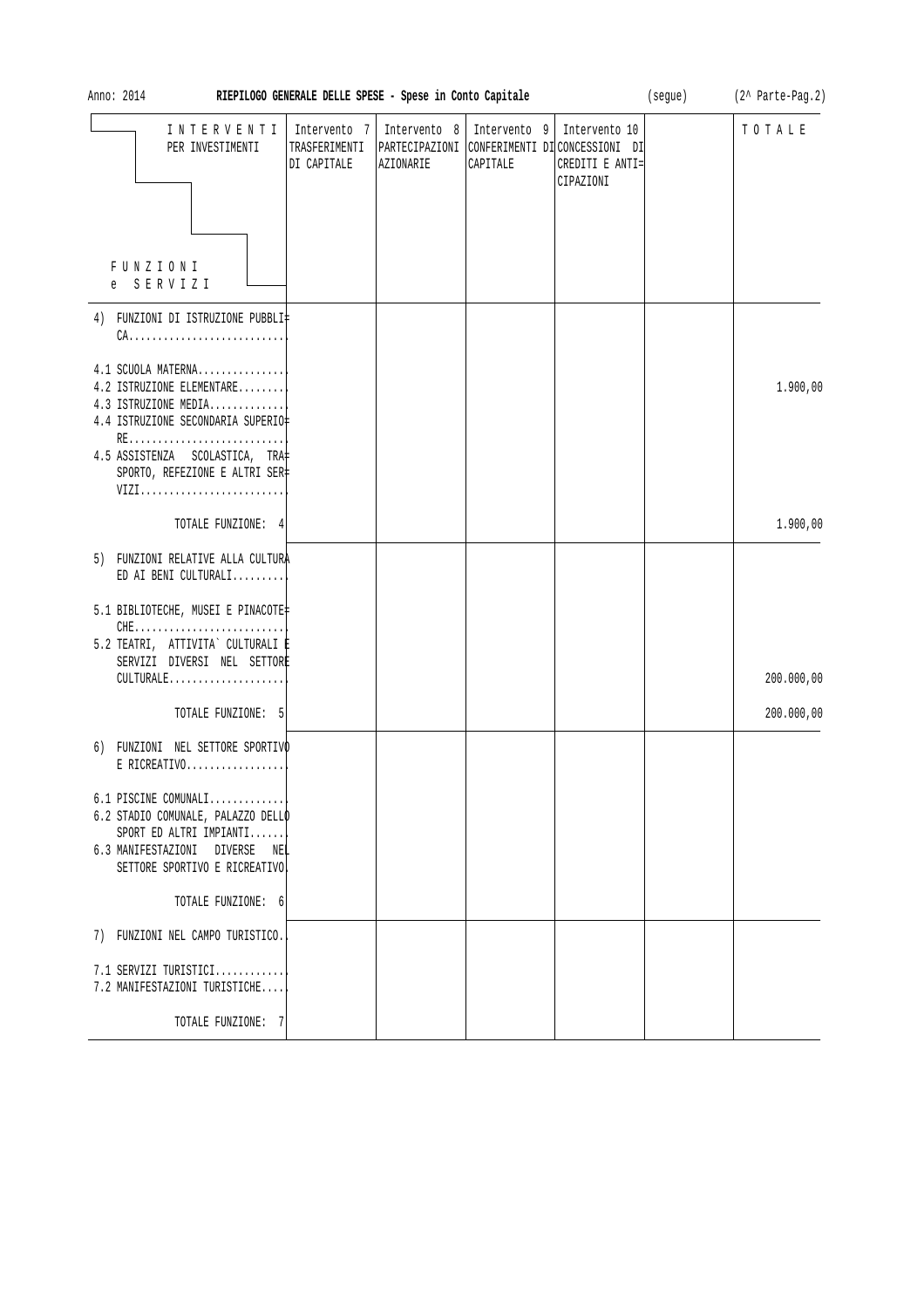| Anno: 2014<br>RIEPILOGO GENERALE DELLE SPESE - Spese in Conto Capitale                                                                                                                                                                                                                                             |                                              |           |                                           |                                                                                                | (segue) | (2^ Parte-Pag.3) |
|--------------------------------------------------------------------------------------------------------------------------------------------------------------------------------------------------------------------------------------------------------------------------------------------------------------------|----------------------------------------------|-----------|-------------------------------------------|------------------------------------------------------------------------------------------------|---------|------------------|
| INTERVENTI<br>PER INVESTIMENTI                                                                                                                                                                                                                                                                                     | Intervento 7<br>TRASFERIMENTI<br>DI CAPITALE | AZIONARIE | Intervento 8   Intervento 9  <br>CAPITALE | Intervento 10<br>PARTECIPAZIONI CONFERIMENTI DI CONCESSIONI DI<br>CREDITI E ANTI=<br>CIPAZIONI |         | TOTALE           |
| FUNZIONI<br>e SERVIZI                                                                                                                                                                                                                                                                                              |                                              |           |                                           |                                                                                                |         |                  |
| 8) FUNZIONI NEL CAMPO DELLA VIA‡<br>BILITA' E DEI TRASPORTI                                                                                                                                                                                                                                                        |                                              |           |                                           |                                                                                                |         |                  |
| 8.1 VIABILITA`, CIRCOLAZIONE STRA‡<br>DALE E SERVIZI CONNESSI<br>8.2 ILLUMINAZIONE PUBBLICA E SER<br>VIZI CONNESSI<br>8.3 TRASPORTI PUBBLICI LOCALI E<br>SERVIZI CONNESSI                                                                                                                                          |                                              |           |                                           |                                                                                                |         | 64.100,00        |
| TOTALE FUNZIONE: 8                                                                                                                                                                                                                                                                                                 |                                              |           |                                           |                                                                                                |         | 64.100,00        |
| 9) FUNZIONI RIGUARDANTI LA GE‡<br>STIONE DEL TERRITORIO E DEL‡<br>L'AMBIENTE                                                                                                                                                                                                                                       |                                              |           |                                           |                                                                                                |         |                  |
| 9.1 URBANISTICA E GESTIONE DEL<br>TERRITORIO<br>9.2 EDILIZIA RESIDENZIALE PUBBLICA<br>LOCALE E PIANI DI EDILIZIA E‡<br>CONOMICO-POPOLARE                                                                                                                                                                           |                                              |           |                                           |                                                                                                |         |                  |
| 9.3 SERVIZI DI PROTEZIONE CIVILE.<br>9.4 SERVIZIO IDRICO INTEGRATO<br>9.5 SERVIZIO SMALTIMENTO RIFIUTI.<br>9.6 PARCHI E SERVIZI PER LA TUTELA<br>AMBIENTALE DEL VERDE, ALTRI<br>SERVIZI RELATIVI AL TERRITORIO<br>ED ALL'AMBIENTE                                                                                  |                                              |           |                                           |                                                                                                |         |                  |
| TOTALE FUNZIONE: 9                                                                                                                                                                                                                                                                                                 |                                              |           |                                           |                                                                                                |         |                  |
| 10) FUNZIONI NEL SETTORE SOCIALE.                                                                                                                                                                                                                                                                                  |                                              |           |                                           |                                                                                                |         |                  |
| 10.1 ASILI NIDO, SERVIZI PER L'IN‡<br>FANZIA E PER I MINORI<br>10.2 SERVIZI DI PREVENZIONE E RIA‡<br>$BILITAZIONE$<br>10.3 STRUTTURE RESIDENZIALI E DI<br>RICOVERO PER ANZIANI <br>10.4 ASSISTENZA, BENEFICENZA PUB‡<br>BLICA E SERVIZI DIVERSI ALLA<br>$PERSONA$<br>10.5 SERVIZIO NECROSCOPICO E CIMI‡<br>TERIALE |                                              |           |                                           |                                                                                                |         |                  |
| TOTALE FUNZIONE: 10                                                                                                                                                                                                                                                                                                |                                              |           |                                           |                                                                                                |         |                  |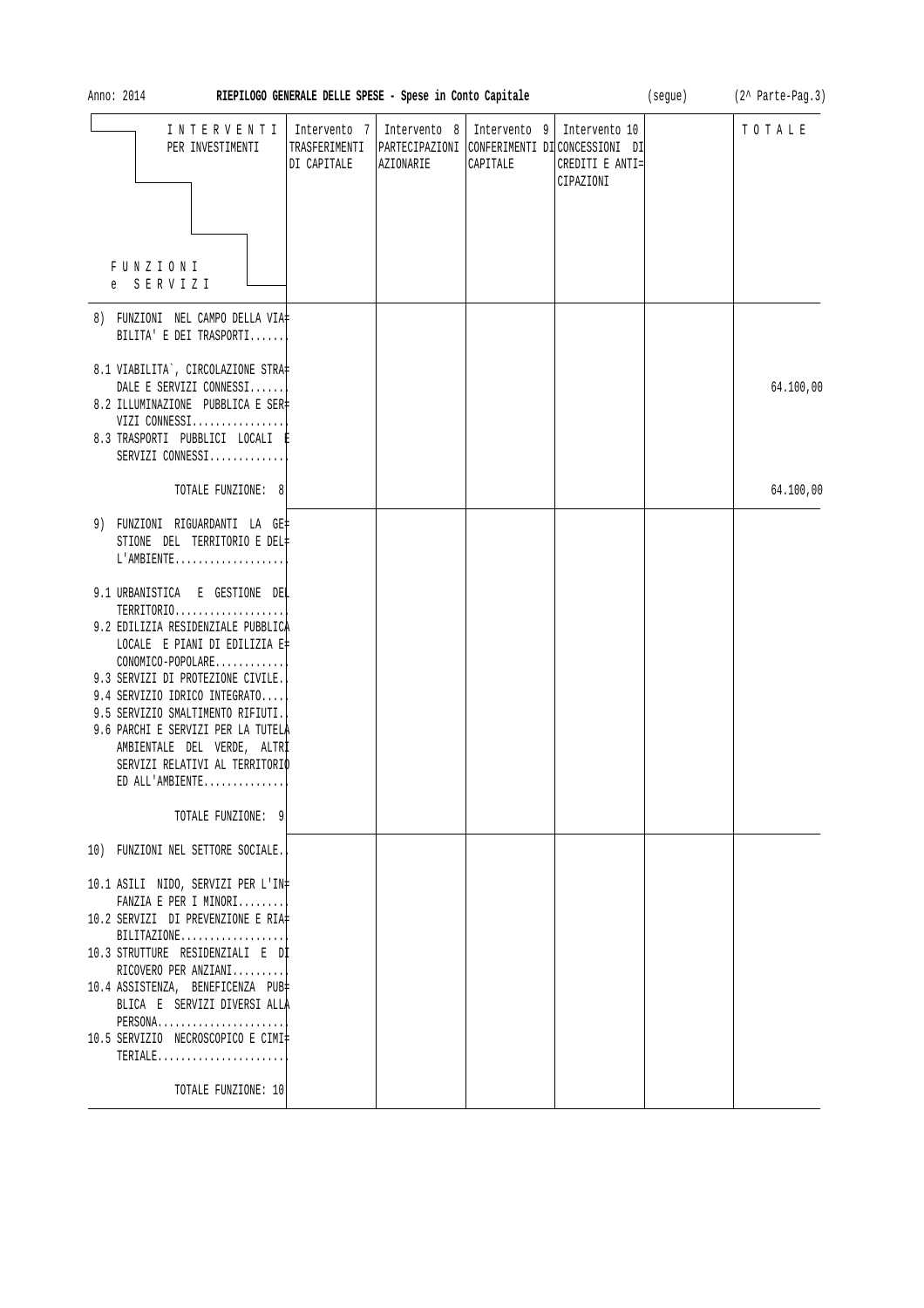| Anno: 2014<br>RIEPILOGO GENERALE DELLE SPESE - Spese in Conto Capitale                                                                                                                                                                                                                          |                                              |           |                                                                                                          |                              | (segue) | (2^ Parte-Pag.4) |
|-------------------------------------------------------------------------------------------------------------------------------------------------------------------------------------------------------------------------------------------------------------------------------------------------|----------------------------------------------|-----------|----------------------------------------------------------------------------------------------------------|------------------------------|---------|------------------|
| INTERVENTI<br>PER INVESTIMENTI<br><b>FUNZIONI</b><br>e SERVIZI                                                                                                                                                                                                                                  | Intervento 7<br>TRASFERIMENTI<br>DI CAPITALE | AZIONARIE | Intervento 8   Intervento 9   Intervento 10<br>PARTECIPAZIONI CONFERIMENTI DI CONCESSIONI DI<br>CAPITALE | CREDITI E ANTI=<br>CIPAZIONI |         | TOTALE           |
| 11) FUNZIONI NEL CAMPO DELLO SVI‡<br>LUPPO ECONOMICO                                                                                                                                                                                                                                            |                                              |           |                                                                                                          |                              |         |                  |
| 11.1 AFFISSIONI E PUBBLICITA`<br>11.2 FIERE, MERCATI E SERVIZI CON+<br>$NESS1$<br>11.3 MATTATOIO E SERVIZI CONNESSI.<br>11.4 SERVIZI RELATIVI ALL'INDUSTRIA<br>11.5 SERVIZI RELATIVI AL COMMERCIO<br>11.6 SERVIZI RELATIVI ALL'ARTIGIA#<br>$NATO$<br>11.7 SERVIZI RELATIVI ALL'AGRICOL#<br>TURA |                                              |           |                                                                                                          |                              |         |                  |
| TOTALE FUNZIONE: 11                                                                                                                                                                                                                                                                             |                                              |           |                                                                                                          |                              |         |                  |
| 12) FUNZIONI RELATIVE A SERVIZI<br>PRODUTTIVI                                                                                                                                                                                                                                                   |                                              |           |                                                                                                          |                              |         |                  |
| 12.1 DISTRIBUZIONE GAS<br>12.2 CENTRALE DEL LATTE<br>12.3 DISTRIBUZIONE ENERGIA ELETTRI‡<br>$CA.$<br>12.4 TELERISCALDAMENTO<br>$12.5$ FARMACIE<br>12.6 ALTRI SERVIZI PRODUTTIVI<br>TOTALE FUNZIONE: 12                                                                                          |                                              |           |                                                                                                          |                              |         |                  |
| TOTALE TITOLO : 2^                                                                                                                                                                                                                                                                              |                                              |           |                                                                                                          |                              |         | 270.000,00       |